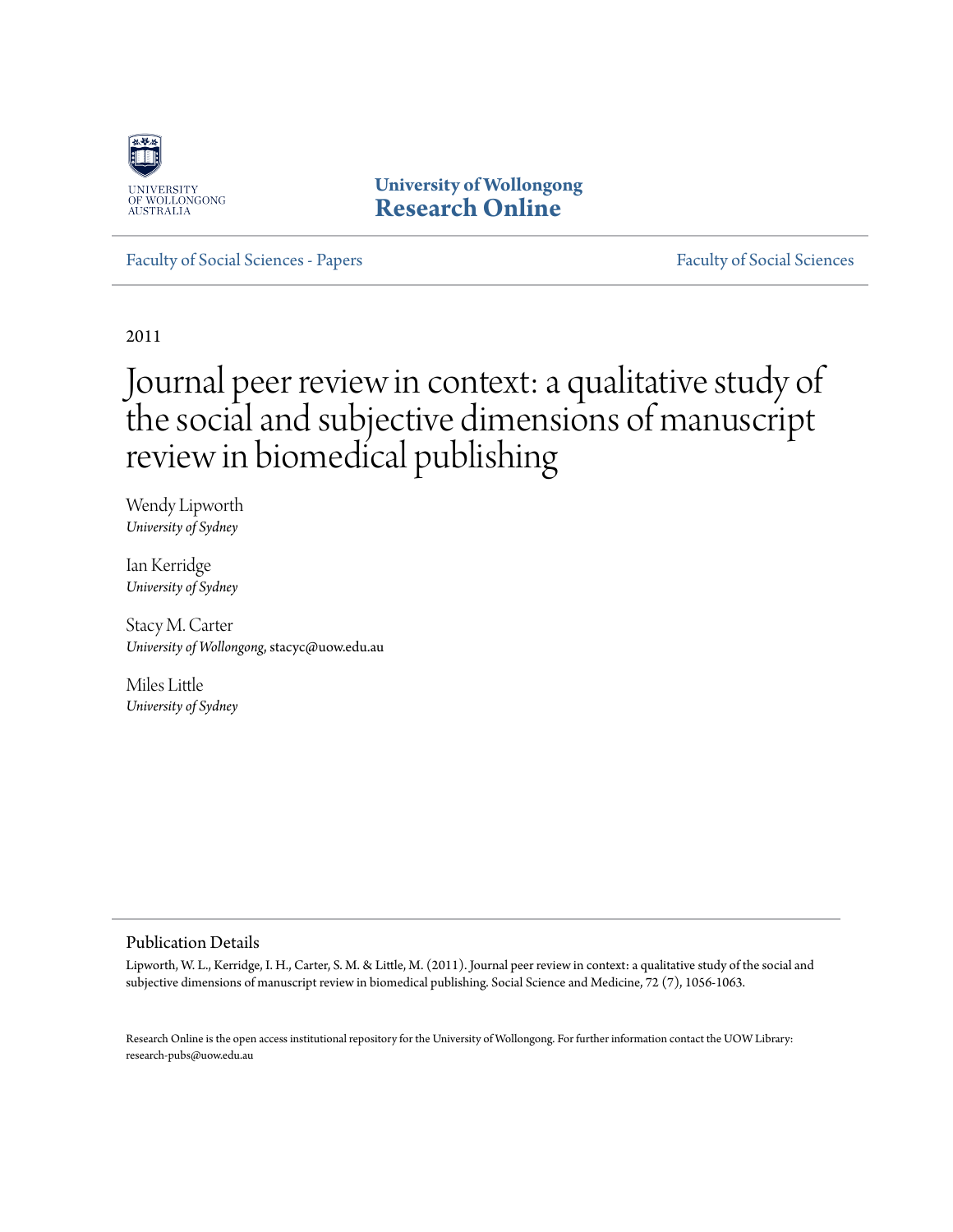## Journal peer review in context: a qualitative study of the social and subjective dimensions of manuscript review in biomedical publishing

#### **Abstract**

Peer- and editorial review of research submitted to biomedical journals ('manuscript review') is frequently argued to be essential for ensuring scientific quality and the dissemination of important ideas, but there is also broad agreement that manuscript review is often unsuccessful in achieving its goals. Problems with manuscript review are frequently attributed to the social and subjective dimensions of the process (e.g. bias and conflict of interest). While there have been numerous efforts to improve the process, these have had limited success. This may be because these efforts do not account sufficiently for all of the social and subjective dimensions of the process. We set out, therefore, to characterise the most salient social and subjective dimensions of the manuscript review process, from the perspective of practising reviewers and editors. Openended interviews were carried out with 35 journal editors, and peer reviewers in the UK, USA and Australia. It emerged from these interviews that reviewers and editors were conscious of a number of social and subjective influences on the review process including: a wide variety of motivations for participation, complex relations of power, epistemic authority and moral responsibility, and unavoidable prejudice and intuition. Importantly, these social and subjective influences were often viewed positively and were seen as expressions of, rather than threats to, editors' and reviewers' epistemic authority and expertise. From this we conclude that the social and subjective dimensions of biomedical manuscript review should be made more explicit, accommodated and even encouraged, not only because these dimensions of human relationships and judgements are unavoidable, but because their explicit presence is likely to enrich, rather than threaten the manuscript review process. We suggest a 'dialectical' model which can simultaneously accommodate, and embrace, all dimensions of the manuscript review process.

#### **Keywords**

biomedical, manuscript, dimensions, subjective, social, study, publishing, qualitative, journal, context:, review, peer

#### **Disciplines**

Education | Social and Behavioral Sciences

#### **Publication Details**

Lipworth, W. L., Kerridge, I. H., Carter, S. M. & Little, M. (2011). Journal peer review in context: a qualitative study of the social and subjective dimensions of manuscript review in biomedical publishing. Social Science and Medicine, 72 (7), 1056-1063.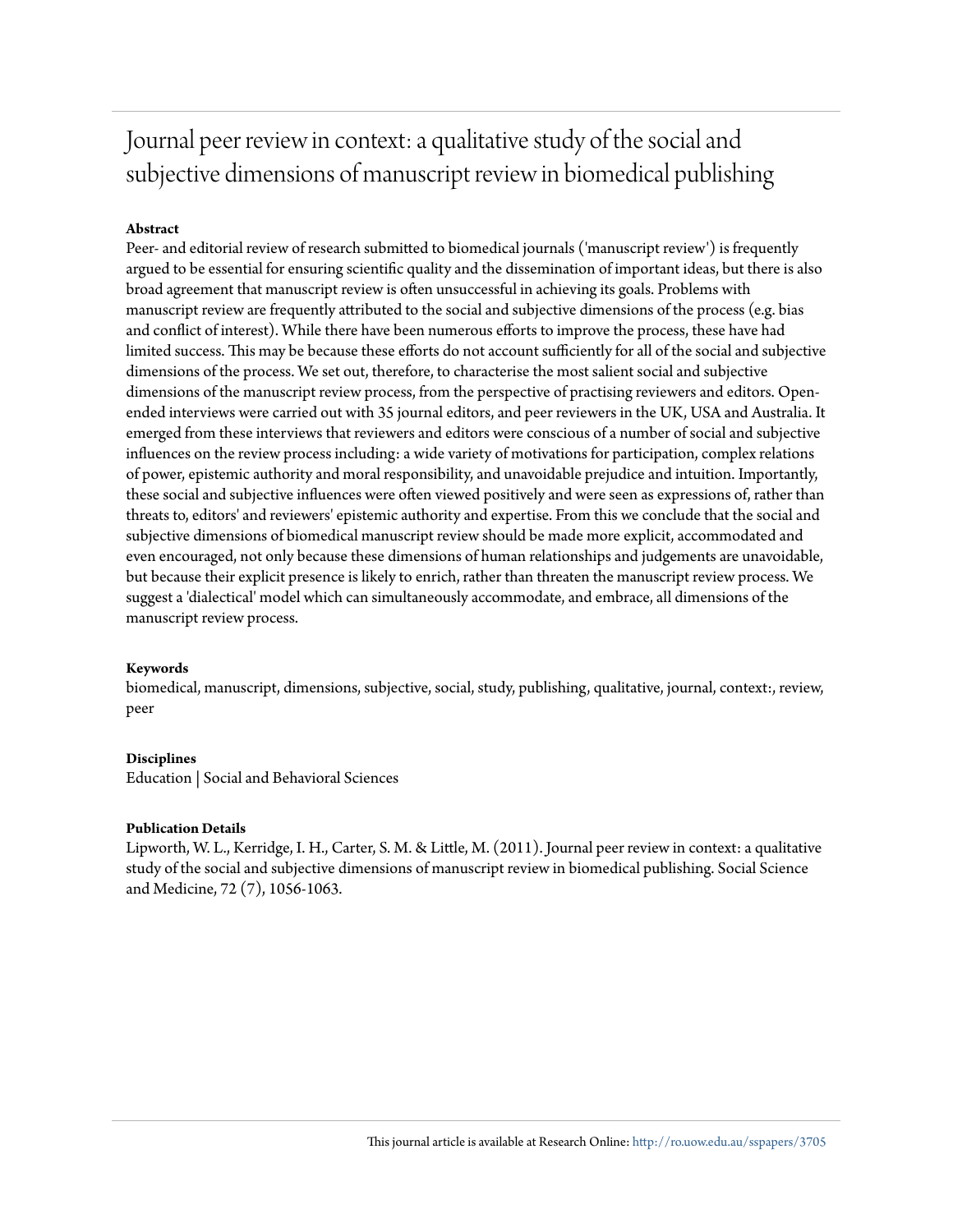#### **Post-Print**

This is a pre-copyedited, author-produced PDF of an article accepted for publication in *Social Science & Medicine* following peer review. The definitive publisher-authenticated version **Lipworth W, Kerridge I, Carter SM, Little M. 2011. Journal peer review in context: A qualitative study of the social and subjective dimensions of manuscript review in biomedical publishing.** *Social Science & Medicine.* **72(7), 1056-1063** is available online at <http://www.sciencedirect.com/science/article/pii/S0277953611000761>

## **Journal peer review in context: A qualitative study of the social and subjective dimensions of manuscript review in biomedical publishing.**

Wendy L Lipworth, MBBS, PhD; University of Sydney; [wendy.lipworth@sydney.edu.au](mailto:wendy.lipworth@sydney.edu.au)

Ian H Kerridge, BA, BMed(Hons), MPhil, FRACP, FRCPA; University of Sydney; ian.kerridge@sydney.edu.au

Stacy M Carter, PhD; University of Sydney; stacy.carter@sydney.edu.au

Miles Little, MBBS, MD; University of Sydney; miles.little@sydney.edu.au

**Corresponding Author**: Dr Wendy Lipworth, [wendy.lipworth@sydney.edu.au](mailto:wendy.lipworth@sydney.edu.au)

**Acknowledgements:** This research was supported by a National Health and Medical Research Council Public Health Postgraduate Fellowship (W. Lipworth). We are grateful to Professor Kathleen Montgomery for her guidance in preparing this manuscript.

#### **Abstract**

Peer- and editorial review of research submitted to biomedical journals ('manuscript review') is frequently argued to be essential for ensuring scientific quality and the dissemination of important ideas, but there is also broad agreement that manuscript review is often unsuccessful in achieving its goals. Problems with manuscript review are frequently attributed to the social and subjective dimensions of the process (e.g. bias and conflict of interest). While there have been numerous efforts to improve the process, these have had limited success. This may be because these efforts do not account sufficiently for *all* of the social and subjective dimensions of the process. We set out, therefore, to characterise the most salient social and subjective dimensions of the manuscript review process, from the perspective of practicing reviewers and editors. Open-ended interviews were carried out with 35 journal editors, and peer reviewers in the UK, USA and Australia. It emerged from these interviews that reviewers and editors were conscious of a number of social and subjective influences on the review process including: a wide variety of motivations for participation, complex relations of power, epistemic authority and moral responsibility, and unavoidable prejudice and intuition. Importantly, these social and subjective influences were often viewed positively and were seen as expressions of, rather than threats to, editors' and reviewers' epistemic authority and expertise. From this we conclude that the social and subjective dimensions of biomedical manuscript review should be made more explicit, accommodated and even encouraged, not only because these dimensions of human relationships and judgments are unavoidable, but because their explicit presence is likely to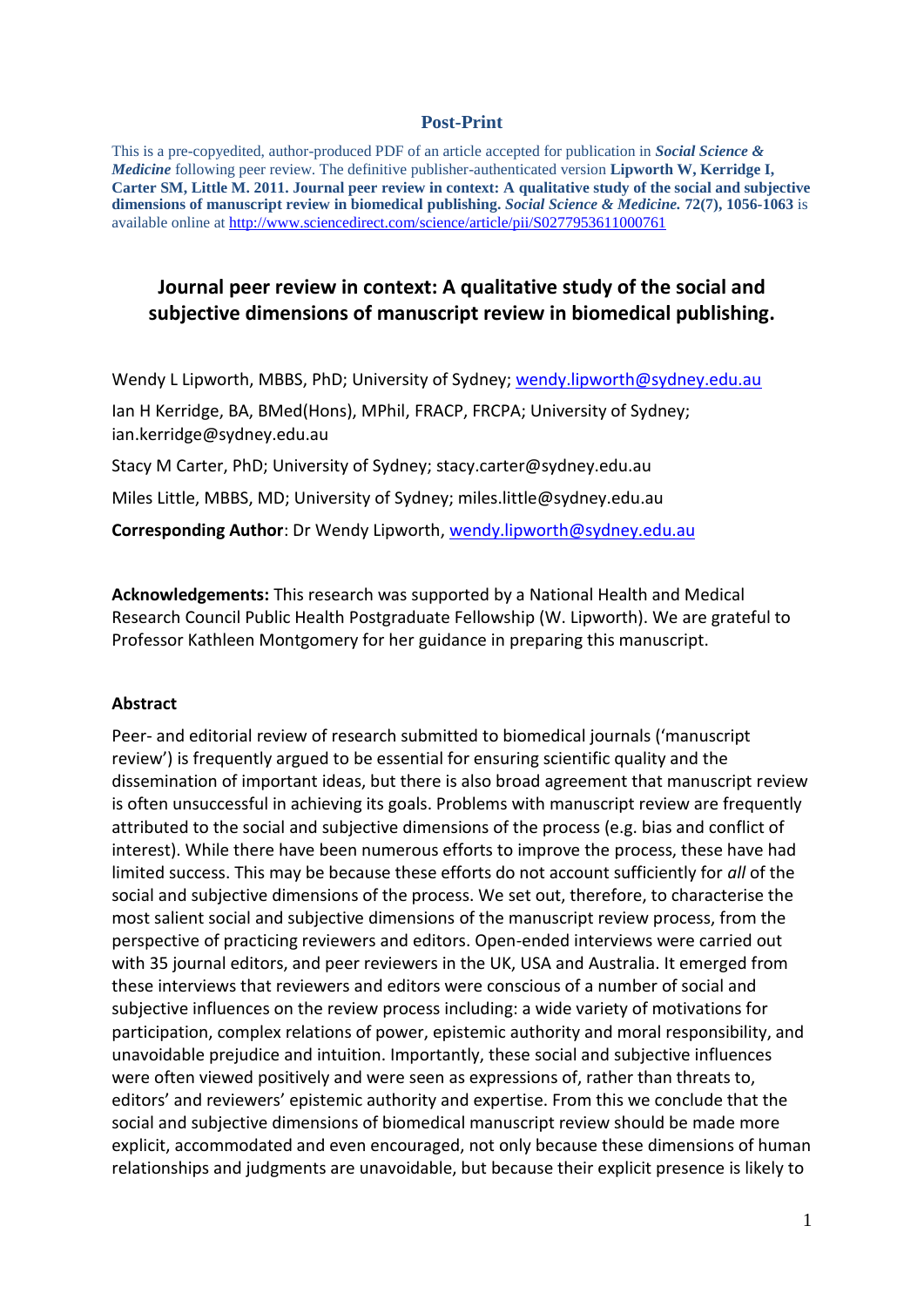enrich, rather than threaten the manuscript review process. We suggest a 'dialectical' model which can simultaneously accommodate, and embrace, all dimensions of the manuscript review process.

**Keywords:** United Kingdom, USA, Australia, Peer review, Biomedical publishing, Bioethics, Publication ethics, Journals

## **INTRODUCTION**

#### **The trouble with journal manuscript review**

Pre-publication peer review of academic research manuscripts ('manuscript review') is generally seen to achieve two important goals: 1) ensuring that only high quality research is published (either by rejecting or improving sub-standard manuscripts), and 2) ensuring the dissemination of findings to interested stakeholders including researchers, practitioners, the general public and political bodies. While there is broad acceptance that some form of prepublication review is essential, there is also broad agreement that manuscript review is often unsuccessful in achieving its goals. Manuscript reviewers are often criticised for their perceived incapacity to detect instances of scientific misconduct such as fraud, plagiarism, repetitive publication and for being anti-innovative, non-constructive and causing unacceptable delays in publishing [\(Rennie, 2003;](#page-22-0) [Smith, 2006\)](#page-22-1). Many of the concerns about manuscript review have been confirmed empirically, and there is now substantial evidence that manuscript review does not (consistently) improve the quality of manuscripts, distinguish between higher and lower quality studies, predict future citations, detect scientific fraud, or recognise and facilitate innovation [\(Jefferson, Rudin, Brodney Folse, &](#page-21-0)  [Davidoff, 2007;](#page-21-0) [Overbeke & Wager, 2003\)](#page-21-1).

#### **The social and subjective dimensions of manuscript review**

These problems with manuscript review are frequently attributed to the failure of editors and peer reviewers to be adequately objective, consistent, methodical, critical and/or clear about their reasoning processes—that is, the failure of manuscript review to be appropriately 'scientific' (in the idealised sense of science). It is noted, for example that, despite the existence of rudimentary guidelines for peer review, there is currently no clear definition of what constitutes a 'good' or 'bad' manuscript, leading to a process which is not consistent or reproducible [\(Godlee & Jefferson, 2003\)](#page-21-2). Reviewers and editors are also frequently noted to be self-servingly biased against (or occasionally in favour) of particular researchers, research groups, methods and (positive) results and there is now a substantial body of empirical research confirming such biases [\(e.g. Resch, Ernst, & Garrow, 2000\)](#page-22-2).

Numerous efforts have been made to control, if not eliminate, these influences. Efforts have been made, for example, to standardise practices across journals**,** to provide reviewers with training in scientific appraisal, and to have reviewers declare conflicts of interest and sign their reviews so that biased reviewing can be prevented or detected [\(Jefferson et al., 2007\)](#page-21-0).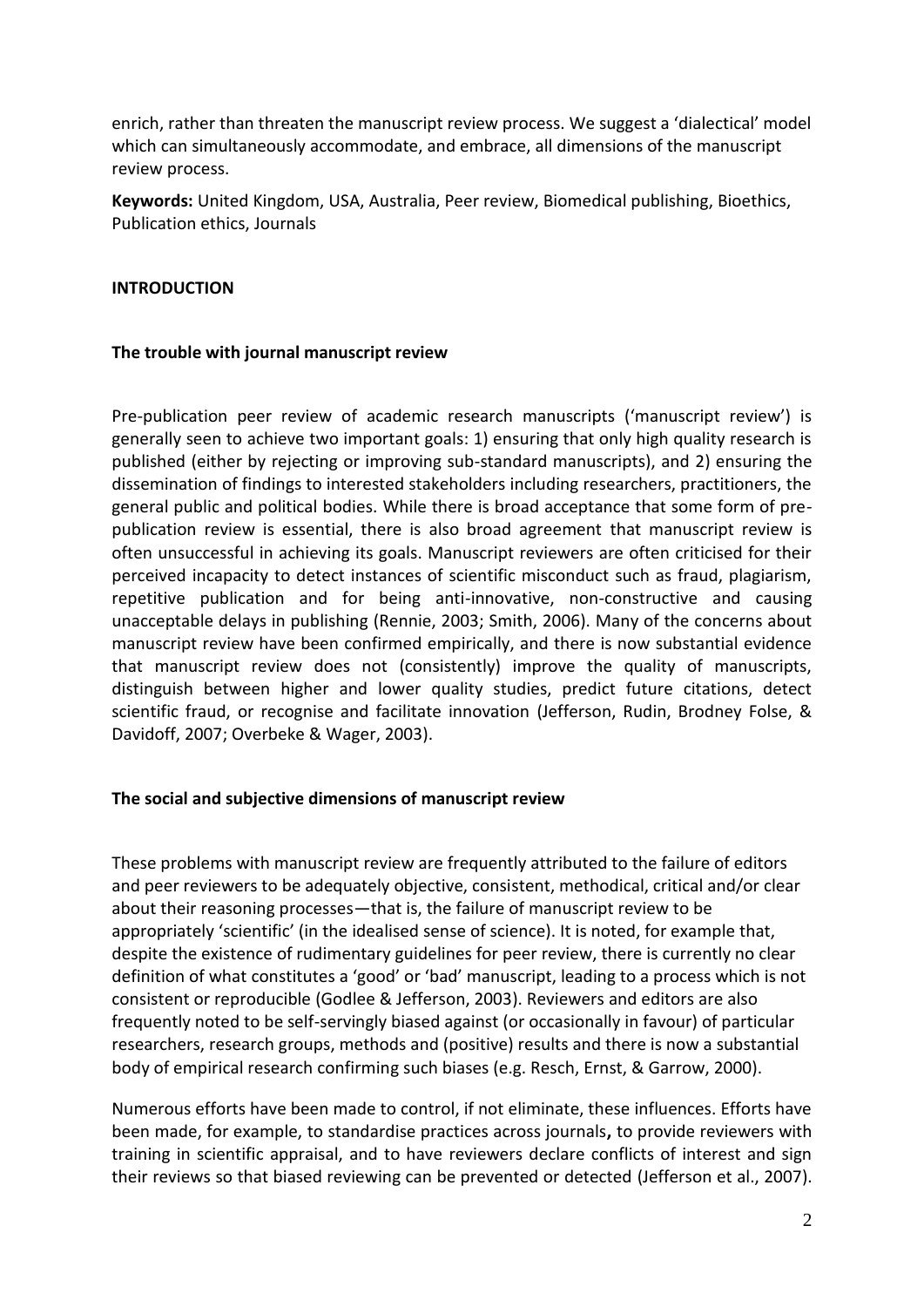While much attention has been paid to demonstrating these failings of manuscript review and reviewers, and to finding solutions to these problems, to date these efforts have had limited success in improving the manuscript review process or reassuring those who are concerned about it [\(Jefferson et al., 2007\)](#page-21-0).

This has led some to argue that pre-publication manuscript review should be eliminated altogether and replaced (or at the very least supplemented) with post-publication review processes [\(Smith, 2006\)](#page-22-1). Many people, however, continue to believe that pre-publication manuscript review plays an important role because post-publication review would place the onus on researchers and readers to evaluate a potentially unmanageable volume of manuscripts which are not necessarily in their areas of expertise [\(McLellan & Riis, 2003\)](#page-21-3) and may also lead to a general devaluation of information and a decline in writing standards [\(Bingham, 2003\)](#page-21-4). Moreover, it is difficult to imagine how academic peer review processes could be eliminated altogether (e.g. peer review might still be needed in the review of grant applications), so there remains a need within the scientific community to find ways to improve peer review. For these and other reasons (some of which may of course be selfserving rationalisations on the part of journal editors and others who benefit from the current system) traditional pre-publication review has not been replaced entirely and efforts to improve the process continue.

#### **The need for qualitative research into manuscript review**

There is a large body of published debate and empirical research into scientific journal peer review. Since the late 1980s, hundreds of empirical studies of the process have been carried out [\(Overbeke & Wager, 2003\)](#page-21-1). Two systematic Cochrane reviews of studies of peer review have been published [\(Jefferson et al., 2007\)](#page-21-0) and work relating to journal peer review has been presented at six dedicated international congresses on peer review in biomedical publication [\(American Medical Association\)](#page-21-5). Nonetheless, as discussed above, to date these debates and research efforts have had limited success in improving the manuscript review process [\(Jefferson et al., 2007\)](#page-21-0).

One possible explanation for this disappointing outcome is that almost all published empirical research into biomedical manuscript review thus far has been quantitative, consisting mostly of surveys of stakeholder opinions and preferences [\(e.g. Freda & Kearney,](#page-21-6)  [2005\)](#page-21-6), measurements of flaws in the process (e.g. the degree of various kinds of bias) [\(e.g.](#page-22-2)  [Resch et al., 2000\)](#page-22-2) and examinations of various technical interventions (such as having reviewers sign their reviews, having reviewers declare their conflicts of interest and providing reviewers with training and feedback) [\(Jefferson et al., 2007\)](#page-21-0)**.** While these quantitative studies have led to some important insights, it is also possible that they have limited our ability to understand, and manage, manuscript review as a complex whole and that other approaches, such as qualitative research, are required.

We are not alone in seeing this lacuna in published research into peer review and the need for qualitative studies into peer review has been recognised by some critics of existing research [\(Atkinson, 1999;](#page-21-7) [Overbeke & Wager, 2003\)](#page-21-1). Insofar as qualitative research has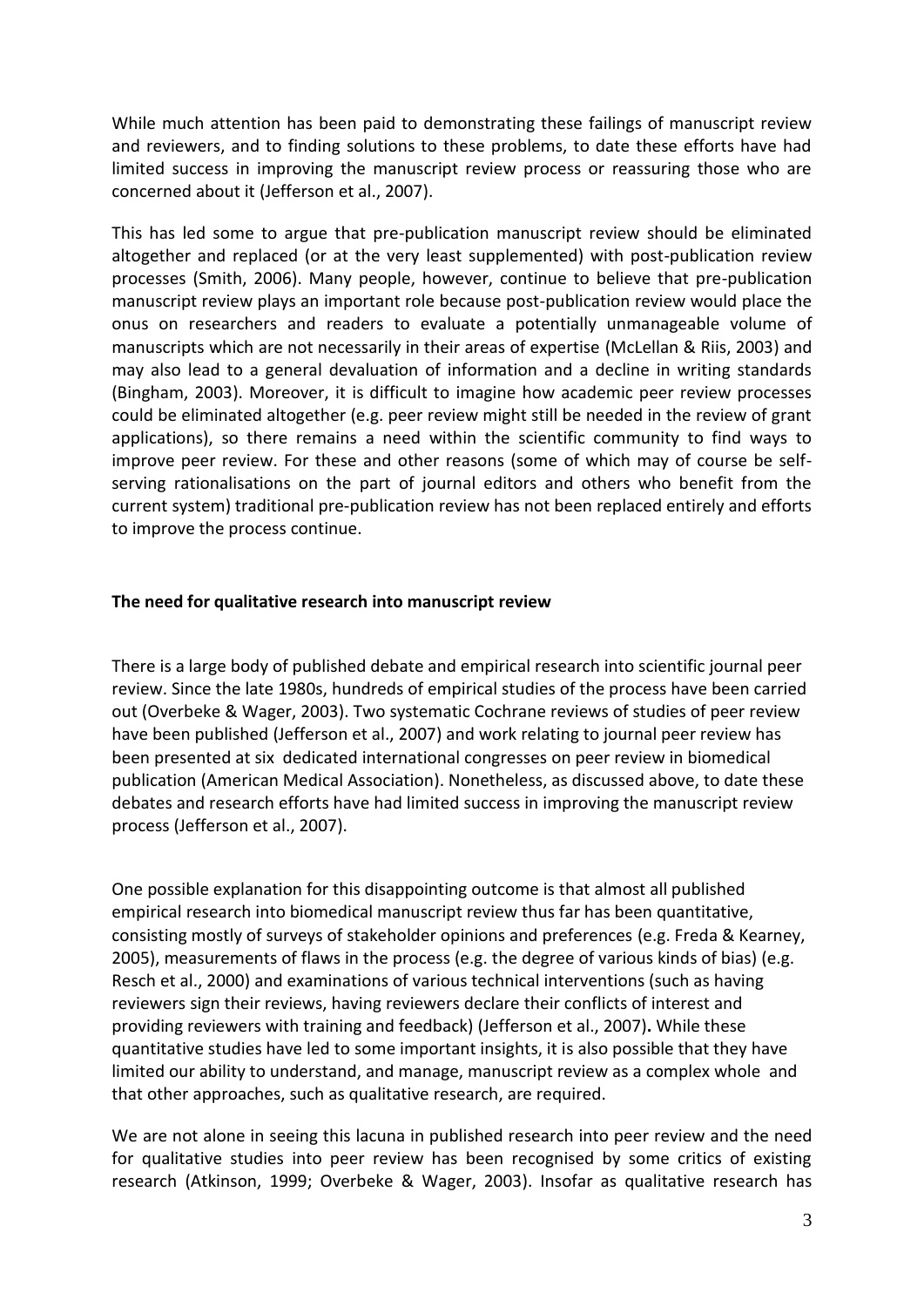been conducted into biomedical manuscript review, this has focused largely on the language used by reviewers (e.g. politeness conventions, interpersonal comments, evaluative adjectives) [\(e.g. Gosden, 2002\)](#page-21-8) or the criteria (e.g. originality, presentation, methodological quality and importance) used by reviewers and editors [\(e.g. Day, Schriger, Todd, & Wears,](#page-21-9)  [2002\)](#page-21-9) rather than on the social and subjective underpinnings of the process.

We set out, therefore, to use qualitative methods to generate a detailed understanding of the most salient social and subjective dimensions of the biomedical manuscript review process from the perspective of working editors and peer reviewers, and to examine biomedical editors' and peer reviewers' everyday experiences of, and attitudes towards, these dimensions. Our research questions were therefore deliberately broad and descriptive, rather than normative, asking:

- 1) What factors, other than (just) a desire to ensure scientific quality or dissemination of ideas, might motivate an editor or reviewer to participate in the peer review process.
- 2) What factors, other than an (just) objective appraisal of scientific quality, might shape an editor or reviewer's appraisals, recommendations and decisions regarding publication?

3) What do editors and reviewers think of these factors, and what ambiguities and complexities do these factors generate?

Our decision to focus on the evaluative culture of *biomedical* peer review was based on our own professional backgrounds (we felt that we would be better able to understand and critique the review process if we could easily understand the scientific issues at stake), as well as an appreciation that the content of biomedical journals can have rapid social, cultural and clinical impacts.

## **METHODS**

#### **Data sources (LINK to supplementary table here)**

Purposive sampling was used because the aim of this project was to enable conceptual exploration and theory generation rather than population representativeness. Thirty-five open-ended interviews were carried out in 2006. Twenty-three of the interviewees were current or past editors at major general medical journals in the UK, USA and Australia. Nine were current or past part-time (usually unpaid) editors of specialty journals based in Australia, the UK and the USA. Attempts were made to vary the sample as much as possible and interviews were carried out with editors of different ages, from a variety of professional backgrounds (e.g. clinical, research, other publishing roles) and from a variety of biomedical disciplines/journals including basic science, clinical/translational science, public health and health-related philosophical and social research. Of these editors, the majority had been, or were currently, engaged in research, academic writing and/or peer reviewing (as distinct, for example, from moving into editorial work from journal production/copy editing, purely clinical roles or junior research roles without reviewing responsibilities). Although the focus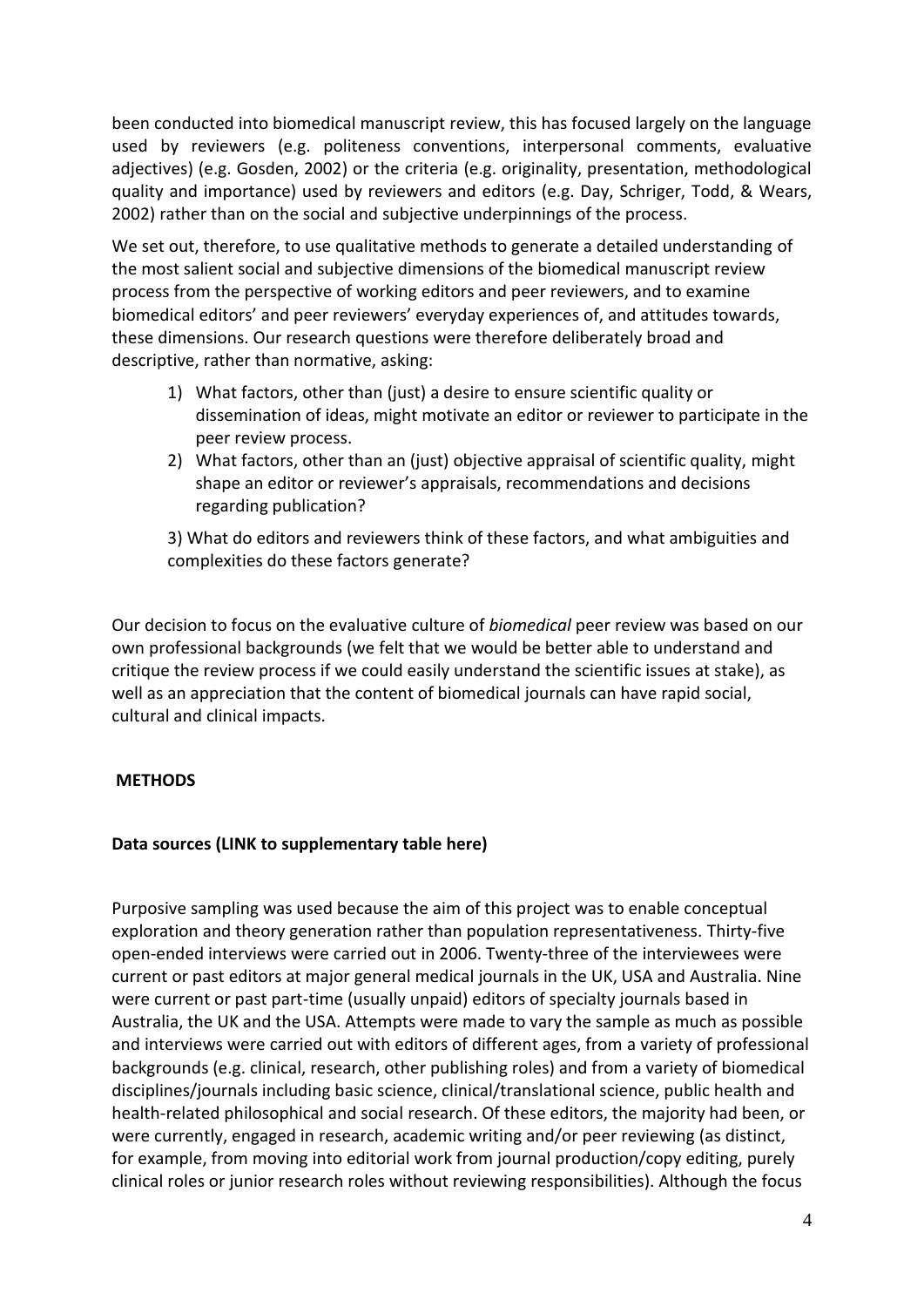of this study was on editors of subscription-based peer-reviewed journals publishing primary research and commentary, we also interviewed three current or past editors of 'review' journals (i.e. journals publishing review articles, systematic reviews and/or metaanalyses), two past editors of non-peer reviewed medical journals, one editor of an openaccess journal and two people who had been reviewers but not editors. Our purpose in doing so was not to examine these groups in depth or to identify subtle differences between groups, but rather to ensure that we were not missing any major issues that might be obscured by the experience of editing 'mainstream' biomedical journals. While many participants reflected spontaneously upon their experience of being authors on the 'receiving end' of manuscript review, authors' experience was not the focus of this study. (Please note that the numbers in this section add up to more than 35 as participants often fulfilled more than one role).

The interviews lasted approximately one hour and were unstructured, which allowed participants to define and discuss manuscript review as they wished. Participants were simply asked to describe their career paths and their experiences, both positive and negative, of acting as journal editors and peer reviewers. Interviews were carried out by one researcher (WL) and were recorded and transcribed verbatim.

#### **Data analysis and interpretation**

The method of data analysis drew on both Morse's outline of the cognitive basis of qualitative research [\(Morse, 1994\)](#page-21-10) and Charmaz's outline of data analysis in Grounded Theory [\(Charmaz, 2006\)](#page-21-11), and involved: 1) initial coding using Charmaz's method of line-byline analysis and "gerunding" (encoding action or process); synthesis of codes into categories; focused coding using these categories; and abstraction into concepts. A coding tree was generated using the qualitative research software NVivo 7. Throughout data analysis, a process of constant comparison was employed, with codes being continually refined, enriched and reorganised. Enough material was analysed to ensure that categories were saturated, that is, that all codes appeared to fit under one or more existing categories, and all concepts were fully described and well-understood. Our categories and concepts were then organised under a number of general headings (motivations for reviewing, power, morality, etc.). All authors were involved in reading transcripts for emergent themes and developing categories and concepts from the codes.

This study was approved by the University of Sydney Human Research Ethics Committee. Consent was obtained from all participants and from the editors-in-chief of all of the involved journals. All names are pseudonyms.

#### **RESULTS**

#### **Motivations for participation in journal peer review**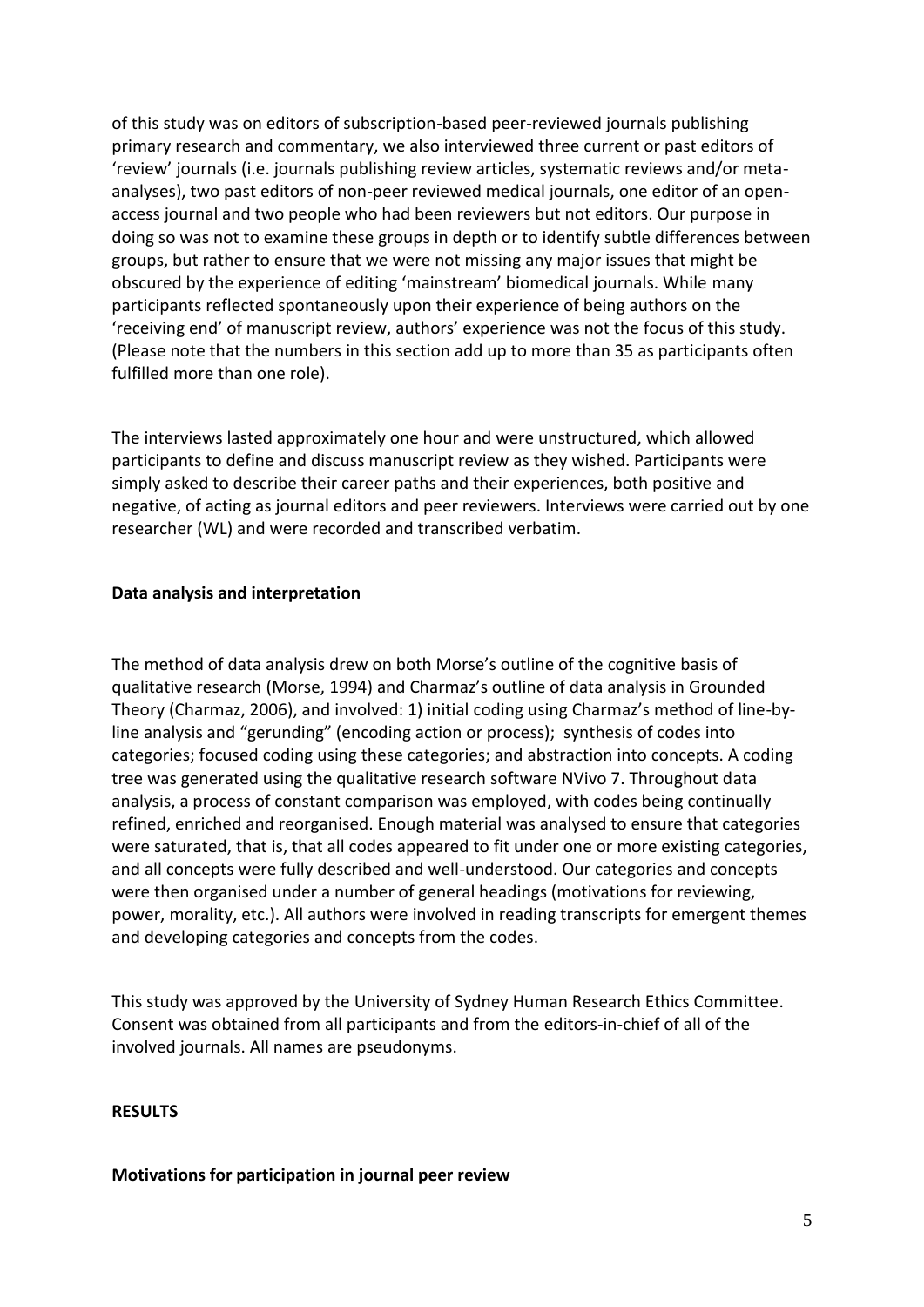## **Scientific quality control and/or dissemination of knowledge**

While recognising the limits to manuscript review, most reviewers and editors spoke of their deep commitment to scientific quality control so that sub-standard material was not published and so that a filtering process could be out on behalf of busy researchers and clinicians.

Brian [Full-time editor]: We need peer review because the last thing we want to do is (publish) some information that doctors then change their clinical practice on, that hasn't been properly vetted.

Both reviewers and editors also stressed the importance of disseminating knowledge: making an effort to improve manuscripts rather than simply rejecting them, and ensuring that their "gatekeeping" role did not completely stifle their capacity to facilitate scientific communication.

Hugh [Editor-in-Chief]: Perhaps the thing that was different about [his journal's name] was that it had a very high sensitivity as well as specificity. In other words, we were about publishing interesting, potentially controversial signals in new science. Not just things that were absolutely perfectly true.

There was a general awareness among participants that these two goals were often in conflict, in which case most privileged quality control over dissemination, frequently citing the particular dangers of publishing sub-standard research in the biomedical context.

## **Non-'scientific' motivations**

## *Communal obligations and reciprocity*

In addition to being concerned about the quality and dissemination of scientific information, participants also emphasised the sense of communal obligation that they felt. Many interviewees described reviewing and unpaid editing as a kind of academic "duty" and as part of the "game" of being a scientist. Editors were well aware of the many competing duties that constitute an academic's life, of which reviewing is just one, and these jobs were described as something that one is expected to "shoulder" as part of being a member of a "community of scholars". Several interviewees marvelled at the extent to which the review process is driven by the "goodwill", "commitment" and "dedication" of reviewers and unpaid editors.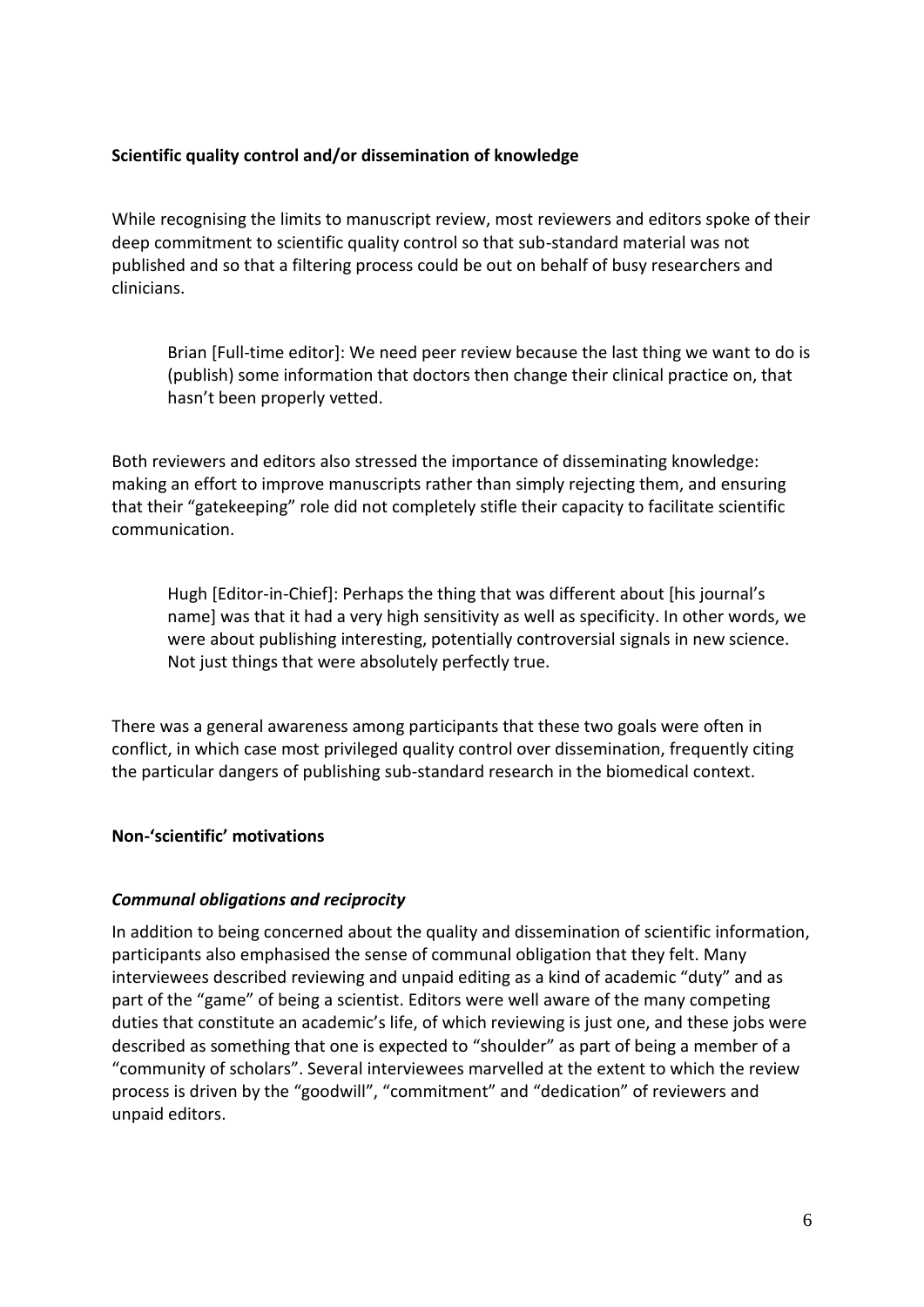Closely related to descriptions of manuscript review as a communal responsibility were portrayals of reviewing as an act of reciprocity. It was recognised that a reviewer's sense of obligation may arise from his or her sense that he or she has benefited, or may benefit in future, from the review process. Failure to reciprocate was seen as a problem:

James [Part-time editor/reviewer]: People can see fit to publish their own papers in the journal, but when I ask them to review a paper for somebody else, they don't. I have a real problem with that. Because that's not giving back to the community...And there is nothing I can do about that, I don't think, except feel snaky.

While most participants saw their communal obligations as reasonable, if somewhat inconvenient, a few participants had a more negative view of such obligations, seeing manuscript review as an unwanted burden and noting that reviewers might experience an enormous amount of social pressure to participate—at times bordering on coercion. "Punishment" in this context was described not as formal sanction, but rather as loss of professional "reputation".

Celia [Reviewer]: (Scientists) need to not have a reputation of someone who will never do reviews and thus is not a contributing member of the scientific community. You don't want to get that kind of reputation.

#### *Self-interest*

While some argued that reviewers have "nothing to be grateful for", others observed that reviewers may benefit directly from what can be an "interesting", "valuable", "educational" and "intellectually stimulating" activity, or a "networking opportunity" that is complementary to other academic activities.

David [Reviewer]: You sort of learn what's good, what's bad, who's good or who isn't, and it's sort of interesting because people are doing interesting stuff and you come to grips with it better than if you are just flicking through this and that. So it's a skill toning type of thing. And it's sort of complementary to our work here, the journal club, and the things we work with the students.

Some even suggested that the process might be enjoyable for reviewers and editors who can experience the pleasure of being acknowledged by their peers as being an "expert", of facilitating the dissemination of important research, or simply of being able to engage with ideas and the written word.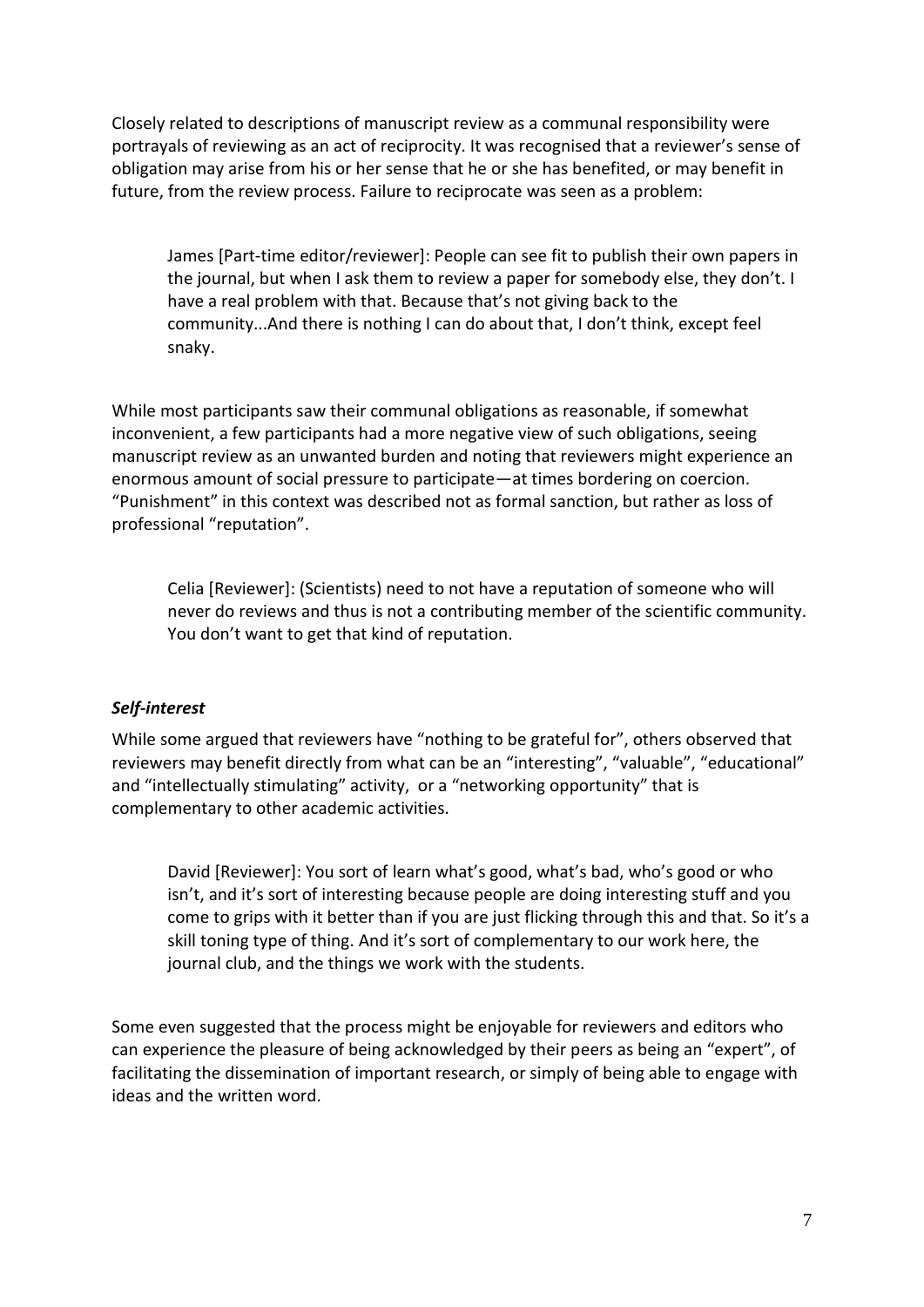Louis [Part-time editor/reviewer]: [As a reviewer] I encouraged a rewrite, and they rewrote it, and you could see that they'd taken on board all of this material although they didn't contact me directly. That's a reward, that's a good feeling...

Leslie [Editor-in-chief]: I love the written word and just fell in love with writing and editing and became intrigued, as a reviewer and an author, about the review process.

These different motivations were associated with different priorities and styles of reviewing and editing. Those concerned primarily about quality control, for example spoke of the importance of reviewers being honest and critical (even if this demands reviewer anonymity), and editors with this orientation were very reluctant to override consistently negative external reviews. Those concerned primarily with dissemination emphasised the importance of making an effort to improve important manuscripts, creativity in doing so, and a willingness to take chances with unusual but potentially important manuscripts. And those whose motivations were primarily communal focused on the need, when reviewing, to nurture their colleagues by providing constructive and encouraging feedback, as well as the need to develop their academic disciplines.

With respect to motivations for reviewing, our participants were largely unconcerned and unapologetic about the fact that different motivations might lead to different priorities and styles of reviewing and editing. Our participants were not concerned, for example, that those motivated by the desire to ensure scientific quality might be more critical than those motivated by the desire to nurture their colleagues.

#### **Views on the process of appraising manuscripts and making decisions**

#### **Appraisals and decisions should be objective, logical and consistent**

In their descriptions of their process of judgment, reviewers and editors emphasised a number of characteristics consistent with a 'scientific' ideal. An ideal review in these accounts was objective and disinterested.

Interviewer: So what is it that makes a good reviewer, what would you look for in a reviewer?

Cherie [Full-time editor]: Somebody who can give an objective critique of the strengths and weaknesses of the paper.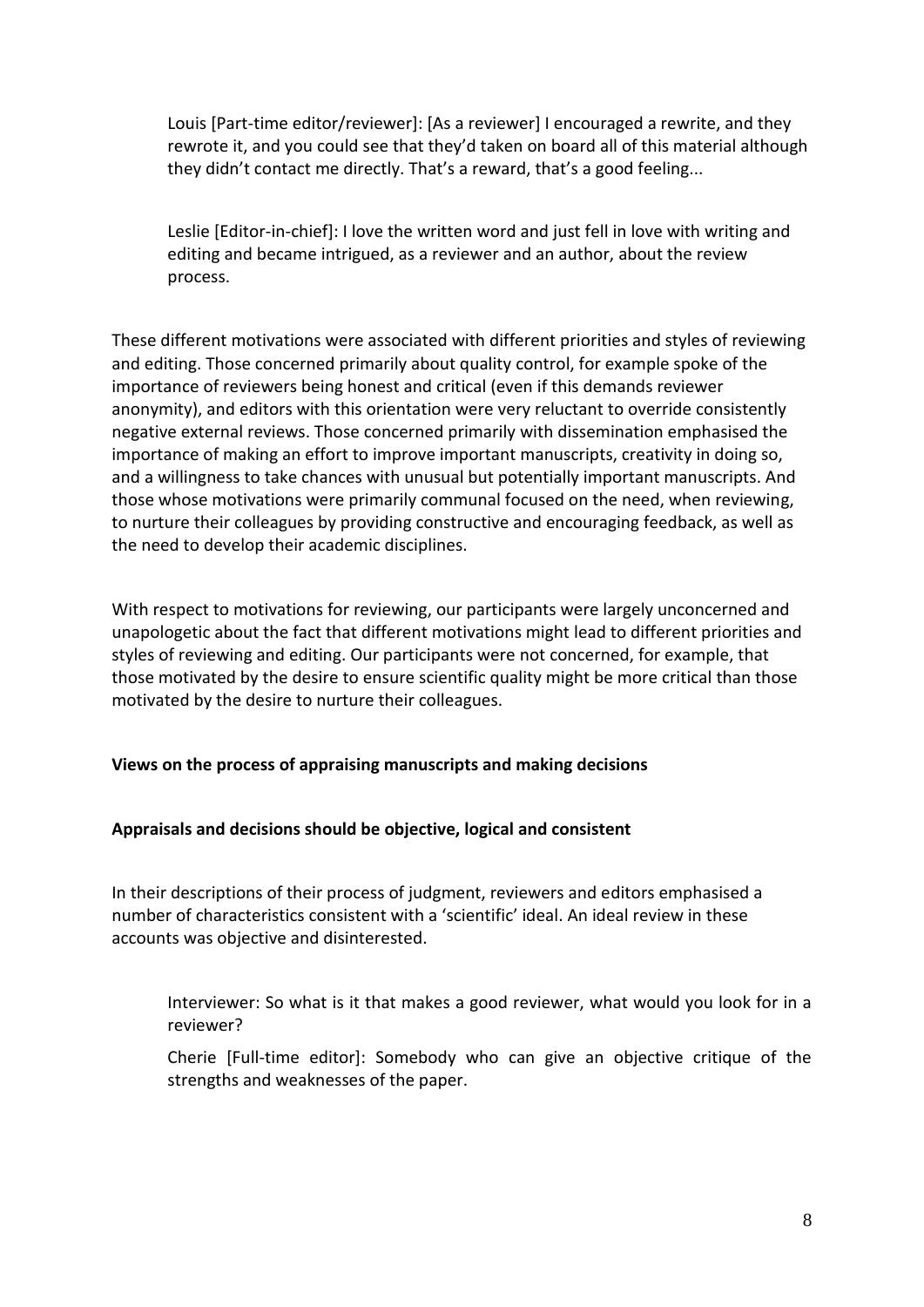An ideal review was also methodical, involving the application of explicit principles; critical of the material under examination, and included a clear 'logic' with the arguments underlying an assessment being clear and transparent.

Karin [Full-time editor]: [Describing her ideal external review] Back up your statements, if you say a paper is not novel then you should give me WHY it is not novel.

Having said this, both reviewers and editors spoke freely, and without embarrassment, of the wide variety of social and subjective factors that might affect their appraisals, recommendations, or decisions including: 1) their sense of their own authority to make judgments and decisions; 2) their sense of power and dependence upon other stakeholders or material resources; 3) their sense of moral obligation to other stakeholders and their reciprocal expectations; 4) their personal and communal biases and 5) their intuitions and affective reactions to manuscripts.

## **Decision-making is often shared, involving complex webs of authority and deference**

First, reviewers and editors made it clear that their recommendations or decisions could be shaped by their sense of their own authority to make such judgments. Both reviewers and editors varied in the extent to which they saw themselves as possessing authority and (correspondingly) needing to defer to others.

Some reviewers and editors were confident in their own capacity and right to judge, with this confidence stemming from past or current scientific expertise, experience in reviewing or journalism, and credibility within the academic community. Those who saw themselves as possessing significant authority did not emphasise the need to defer to others. This was particularly evident among editors who saw external reviewers as "consultants" rather than decision-makers.

Glen [Full-time editor]: We think of our reviewers as consultants to the editors…It seems my role is (like) a general internist, that specialists are consultants that help me help my patients…They don't make the decision for me.

Other reviewers and editors were less certain of their own authority, recognising that at times it was necessary to defer to others. Peer reviewers spoke of deferring to other, more expert reviewers and also of regularly invoking the authority of editors, particularly in relation to classically "editorial" decisions.

David [Reviewer]: Quite often it's more suggestions rather than prescription, I don't tend to be very prescriptive. The editors have to do that.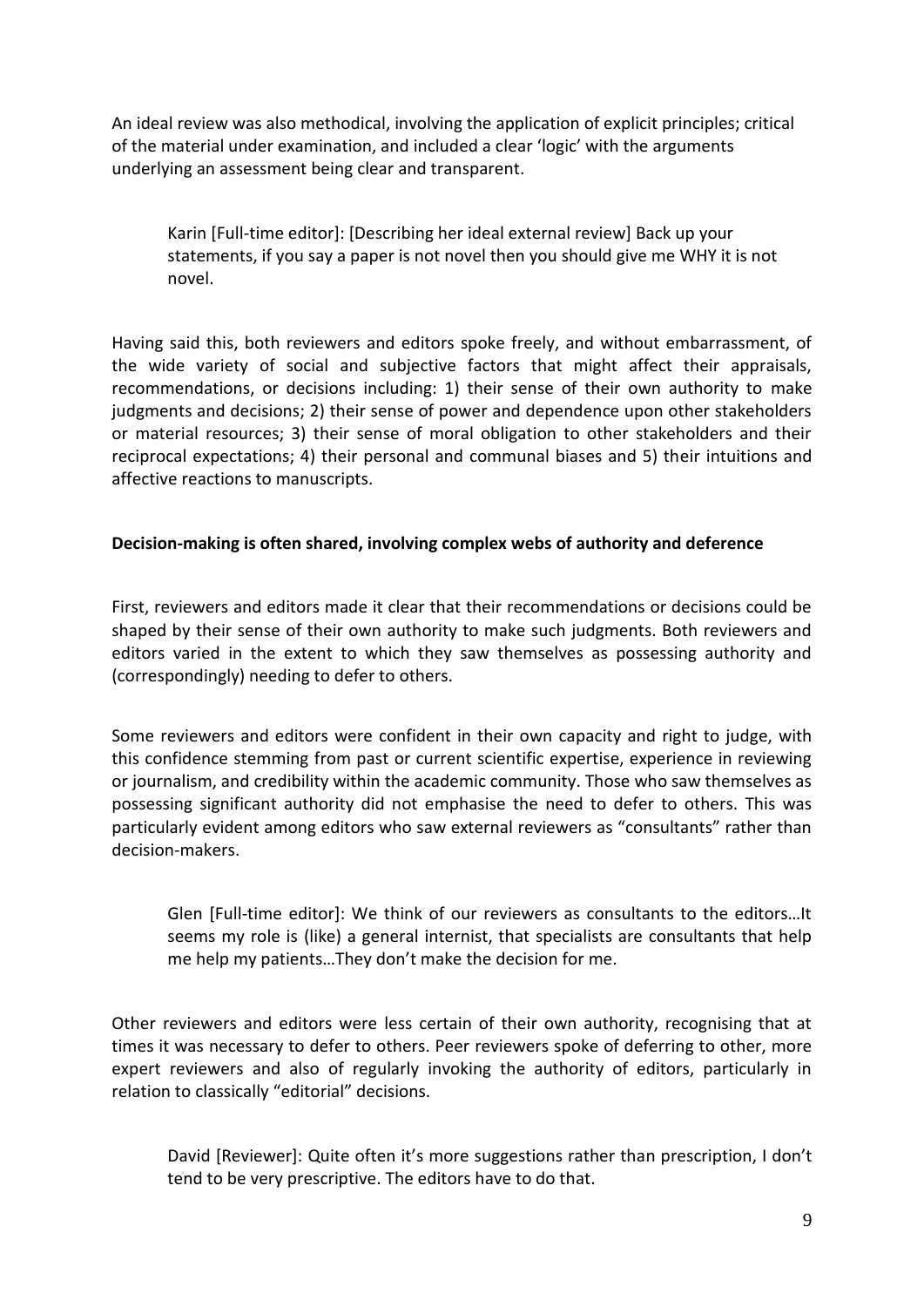Editors who were less certain of their own authority spoke in detail about the importance of deferring to external reviewers (in part to justify their editorial decisions).

Leslie [Editor-in-chief]: The primary decision-making is put in the hands of the experts: the board members and the reviewers they choose.

In addition to deferring to external reviewers, editors spoke about invoking the authority of their editorial colleagues, both formally and informally and clearly saw themselves as part of a decision-making collective.

Karin [Full-time editor]: Each paper is like a patient. You get information from outside, you do your lab test, you do your X-ray, whatever. We are, as a collective, the person like the clinician who makes an assessment.

Editors also made it clear that they need at times to defer to their editors-in-chief, particularly when editorial decisions have been appealed. And, finally, editors noted that they placed some weight on the authority of their readers, who were expected to comment on published manuscripts, usually in the form of letters to the editor. It was, however, noted that in practice it can be difficult to elicit good post-publication commentary.

Our participants did not see these varying patterns of deference as a threat to high quality reviewing. Those who expressed high levels of deference were not concerned that they might be insufficiently involved in decision-making, and those who expressed low levels of deference did not see themselves as placing pride above objectivity. Indeed, participants seemed to take considerable pride in their humility (in the case of those with high deference) and their courage and sense of responsibility (in the case of those who were less deferent).

## **Appraisals and decisions are shaped by complex relations of power and vulnerability**

Another factor that could shape a reviewer's or editor's appraisal, recommendation or decision was his or her sense of power and vulnerability in relation to others. While our participants were well-aware of the potential for conflicted reviewers and editors to use the review process to their own advantage, our participants seemed anxious to show that power relations in manuscript review are in fact not a simple matter of powerful editors and reviewers taking advantage of vulnerable authors. Indeed, in some circumstances authors were seen to be more powerful than reviewers (particularly junior reviewers) given their potential power to retaliate in future.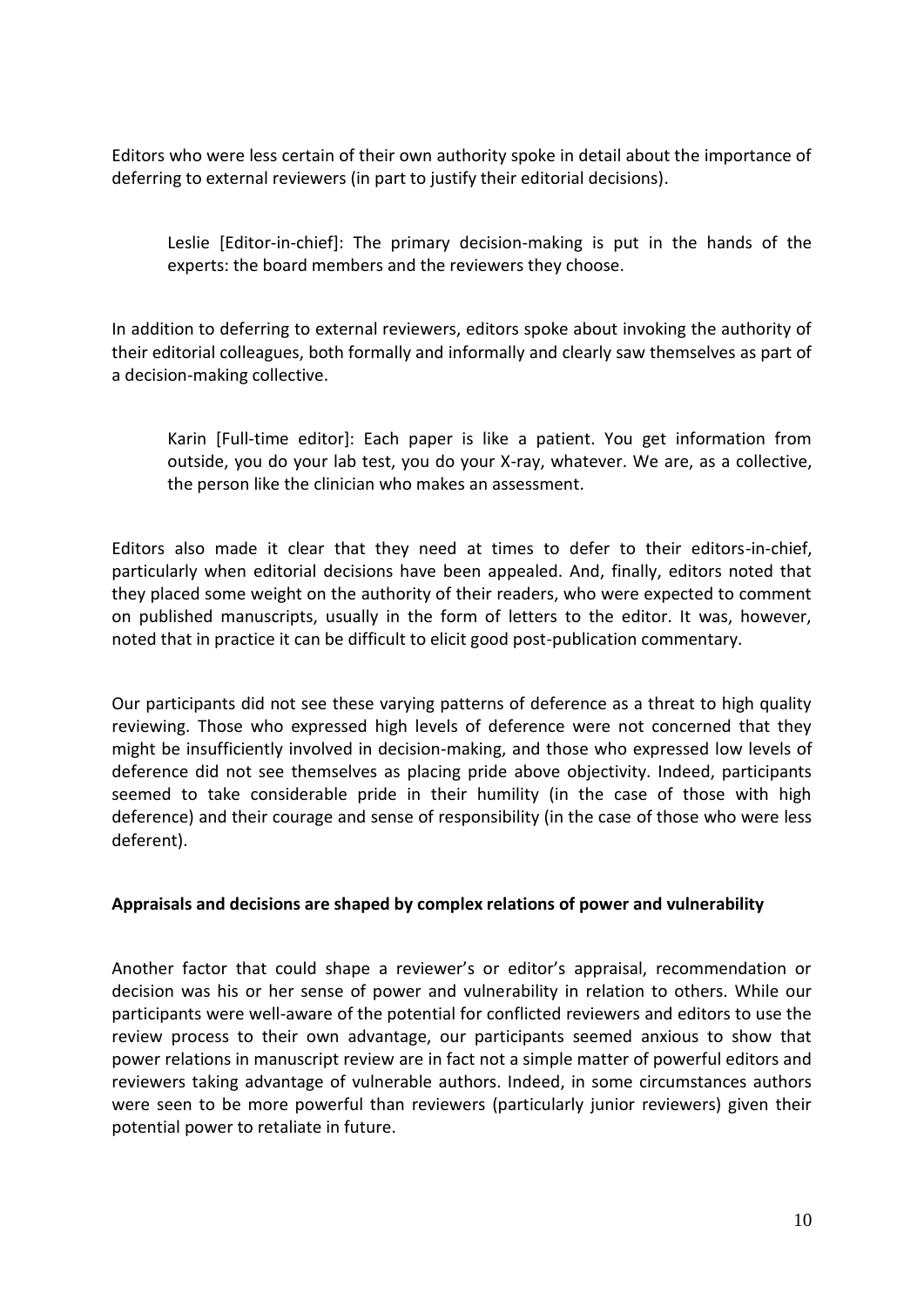Authors were also seen to possess power over editors of even elite journals in the sense that they could decide whether to submit their manuscripts to a particular journal or to a competitor, and this could affect an editor's efforts to attract and publish particular authors and manuscripts. Editors also emphasised their dependence on their reviewers, even to the extent that editors may feel forced into giving special consideration to regular reviewers who choose to submit a manuscript of their own.

Brian [Full-time editor]: Sometimes [a previous editor-reviewer relationship] makes it difficult to reject [a manuscript]. If they send a paper that isn't really that great, but they think it's brilliant (laughs), because you know them, it's harder.

While recognising that such preferential treatment could be ethically problematic, several editors saw this as a necessary evil given the current need for editors to attract both authors and reviewers and even as an action that is "only fair".

Belinda [Full-time editor]: To be honest, I think that's fair. If we use somebody, and rely on people to do turnaround on reviews in 48 hours…then it's only fair that we review their paper, really.

Finally, editors spoke often of their dependence on material resources and the effects that this could have on their decision-making. Even editors of wealthy journals described the need to justify their editorial practices to their owners (e.g. commercial publishers) and to their subscribing readers.

As with considerations of epistemic authority, talk about complex power relations generally had a matter-of-fact quality. Practices that would potentially get in the way of purely objective review (e.g. privileging the work of regular reviewers) were seen as inevitable and even virtuous—strategies in the context of complex and shifting relations of power and dependence.

#### **Appraisals and decisions are shaped by moral considerations and personal relationships**

The complex and shifting relationships among reviewers, authors and editors, also had a strongly moral, 'other-regarding', component which, like power relations, had the potential to shape judgments and decisions. While undoubtedly concerned about achieving the goals of scientific quality and dissemination, reviewers and editors were also very conscious of their personal relationships with authors, and of the need to enact a number of virtues and to fulfil certain associated responsibilities, each of which could shape the review of an individual manuscript. These included: 1) communicating clearly, consistently and in a timely manner, 2) reviewing kindly and constructively, 3) (in the case of editors), fulfilling preexisting obligations to authors (e.g. where an author has previously reviewed for the journal) and 4) treating all authors equally (procedural fairness). Of course these moral considerations could conflict with each other and with the 'scientific' goals of review, as for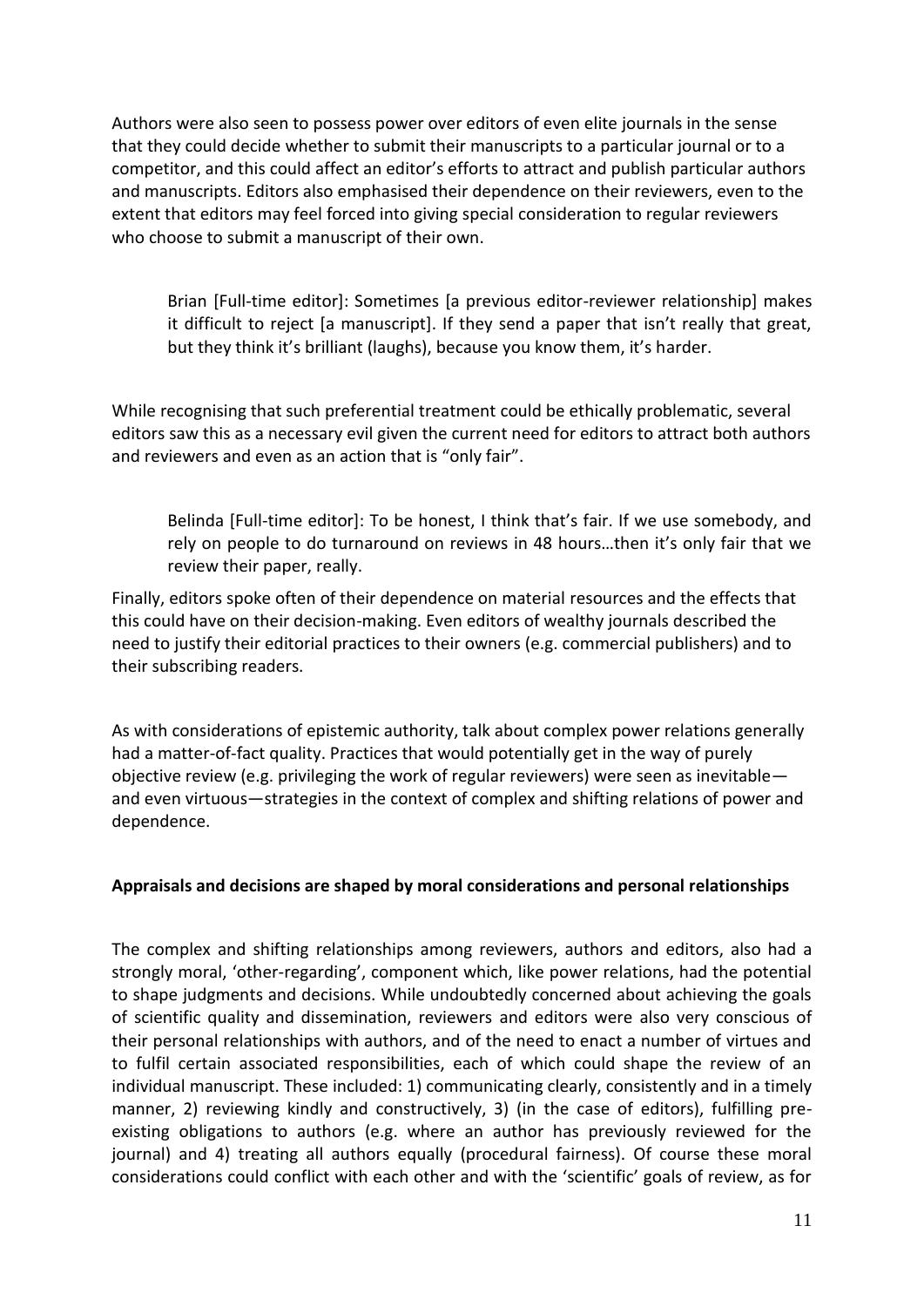example when an editor or reviewer wishes to encourage revision without giving unrealistic hopes of acceptance, or when an editor needs to reject a manuscript that has been revised several times but is still scientifically flawed. In such cases, clear communication was seen to be essential:

Gavin [Full-time editor]: It's essential that the letters inviting revision make it clear that submitting a revision does not guarantee acceptance. That's the main thing, because you don't want to mislead authors.

Authors, in turn, were seen as having reciprocal moral responsibilities of their own including a willingness to be 'disinterested' or to declare any competing interests, and humility and compliance in dealing with criticism, as these responses could shape the subsequent assessment of the manuscript and ongoing relationships with the journal and editorial staff.

Karin [Full-time editor]: I sometimes find it very helpful to see how authors deal with criticisms. Whether they deal with it constructively or whether they just say: "This is completely unfair". Because authors need to deal with any criticism constructively.

## **Appraisals and decisions are often "biased" and "intuitive"**

Many participants made it clear that, despite all efforts to make the review process objective, this goal may not be achievable in reality because of unavoidable personal and communal preferences and conflicts. Indeed, several editors spoke of *deliberately* seeking biased reviews so as to obtain particular critical or supportive perspectives.

Glen [Full-time editor]: Sometimes I'll intentionally pick people who I know are going to have a strong view, maybe even someone I know that has a strong view against a particular area to see what the strongest argument could be made against it.

Furthermore, it was noted that bias might be essential for achieving the mission of a journal.

Simon [Full-time editor]: [Describing the review of work from the developing world] It's positive discrimination, and positive discrimination is wrong, in my view. It shouldn't be allowed in my view. BUT, you have to. Things aren't black and white like that.

In terms of the method of manuscript review, reviewers' and editors' judgment was portrayed not as only as 'scientific' in the sense of being explicit, methodical, critical and productive of claims that can be explained and justified, but also as a process of deliberation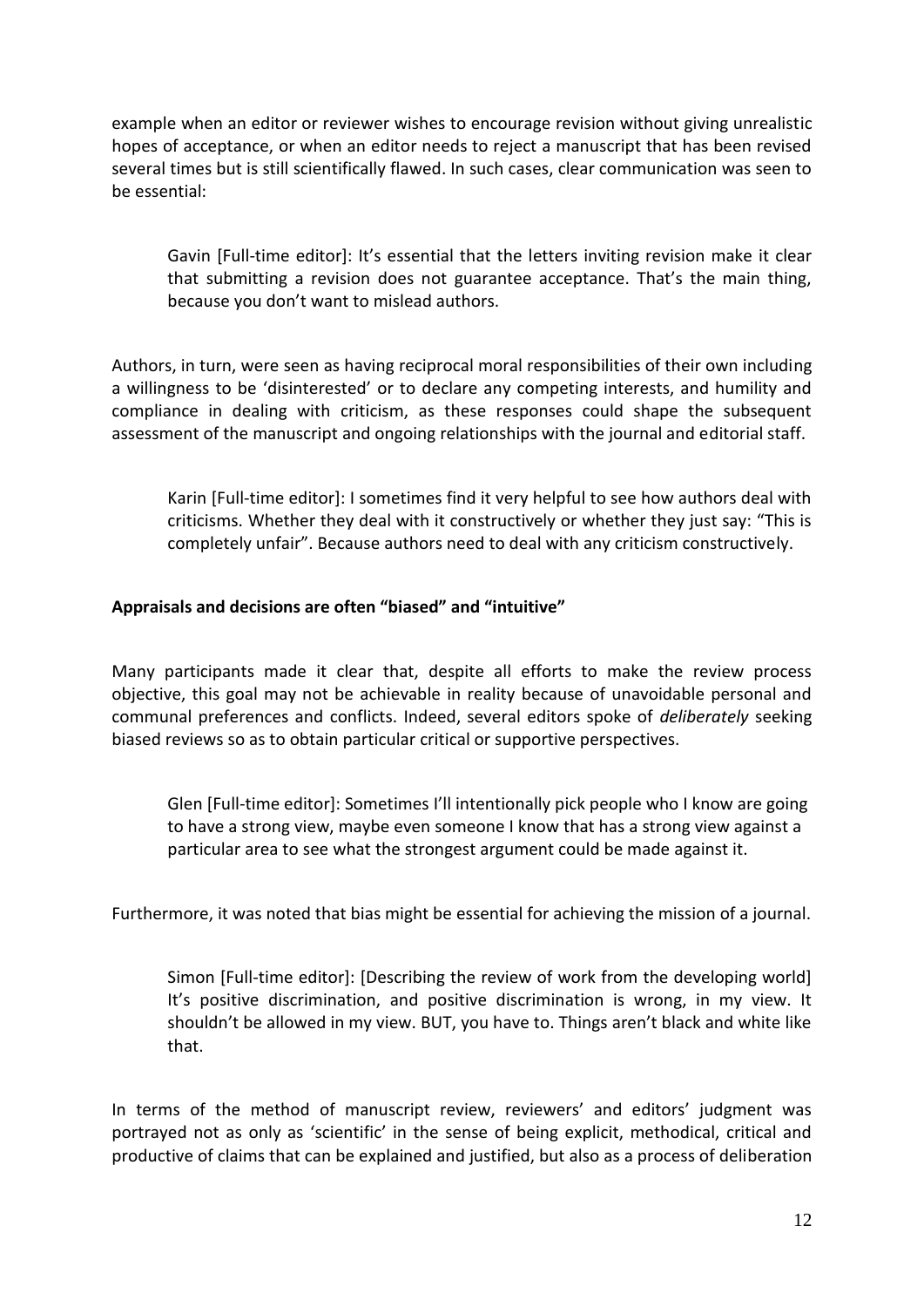that may be habitual [Celia], intuitive [Louis], intangible [Penny] and not impossible to be completely articulated.

Celia [Reviewer]: People get into habits of doing things in certain ways. That's the way that people get used to presenting themselves as reviewers and the voice that they get used to inhabiting as a reviewer…

Louis [Part-time editor/reviewer]: [As a reviewer] Occasionally, there's an intuitive recognition that this is a review which is really worth writing, a sense it is intuition playing itself out.

Penny [Full-time editor]: In the end, you can almost tell by looking at the title sometimes. You just look at it, and think, "Mmmm". Some of it's a bit intangible.

Like bias, these 'intuitive' reactions were only occasionally perceived to be failings of the review process.

Sarah [Part-time editor/reviewer]: [Describing her reaction to qualitative research] All my sort of quantitative instincts go: "No, No!". I have rejected (without sending for review) the n=2. I can't do it. I just can't do it! (laughs)

More often, they were seen as sophisticated responses (not unlike the reasoning of experienced, expert clinicians) [Karin], which may be useful in the detection of, for example, well-disguised fraudulent research [Penny].

Karin [Full-time editor]: If I went on a ward as a (clinician), and I looked at a (patient), I sometimes could tell by my experience, just looking at this (patient), this (patient) is very sick. It's knowledge, experience and sometimes even some intuition, (that) makes me say that and therefore react in a different way.

Penny [Full-time editor]: You can't detect fraud. (But) sometimes reviewers do say things like, "These results are too good to be true", and it kind of flags up.

Intuition and reflection were not mutually exclusive, and several participants described their process of listening to their intuitions and then trying to engage in a more reflective process.

Interviewer: How long does it take you to form an opinion on a paper?

David [Part-time editor/ reviewer]: Pretty quick, but I go right through it, and read it a few times and look at it every which way, and start to do that process.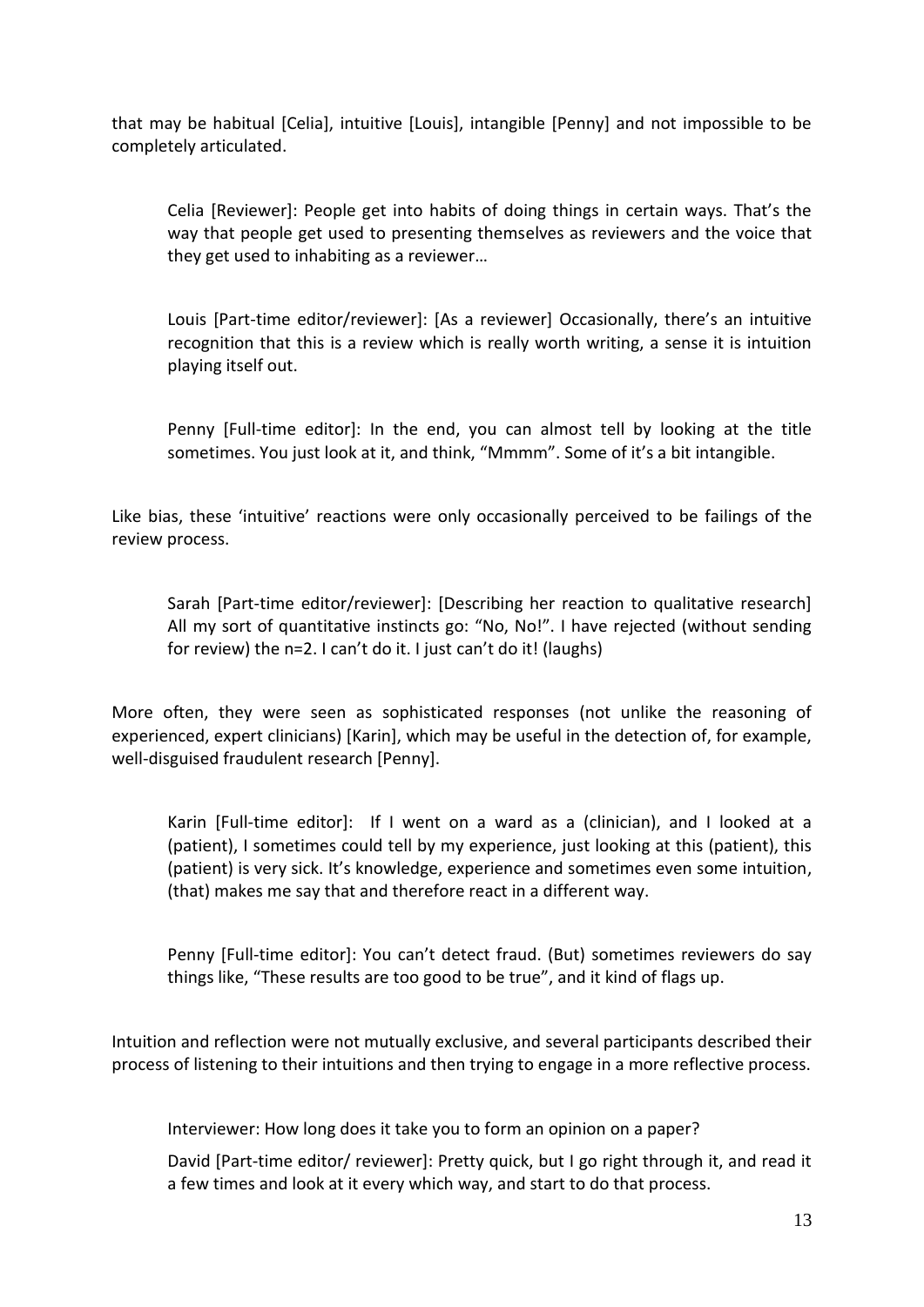#### **DISCUSSION**

This study demonstrates that, in the evaluative culture of biomedical manuscript review reviewers and editors strive to be as 'scientific' as possible. It is also clear, however, that biomedical manuscript review is a highly social and subjective process driven by communal as well as scientific goals, and influenced by reviewers' and editors sense of their own authority, power, and moral responsibility, as well as by unavoidable prejudice and intuition. Moreover journal editors and reviewers are generally accepting, and often proud, of the social and subjective dimensions of the process—not simply equating these aspects of review with ignorance, weakness or self-serving bias on the part of reviewers and editors.

#### **Resonance with other research into peer review**

This research extends the qualitative study of journal peer review beyond the examination of language or criteria used by reviewers and editors, and provides more context for, and detail about, the attitudes and opinions expressed in surveys of editors, reviewers and authors. In so doing, our research provides a greater understanding of why the review process is as it is, why particular issues arise, and how the resulting complexities are conceptualised and addressed by working editors and reviewers.

While we are not aware of any similar published studies, these findings do have resonance with unpublished work by Callaham and Tercier. Echoing our findings relating to motivations for reviewing and moral obligations, they found that while it was important for peer reviewers to objectively ensure that only high quality research was published, reviewers were also concerned about stifling innovation, wished to be part of a collaborative dialogue and expressed a strong sense of duty towards their author peers. [\(Tercier & Callaham,](#page-22-3)  [2007a,](#page-22-3) [b\)](#page-22-4).These findings also have resonance with Lamont's [\(Lamont, 2009\)](#page-21-12) qualitative research into the multi-disciplinary review of research grant applications. Lamont observed that reviewers from different disciplinary cultures measured excellence in different ways and that there were disciplinary differences with respect to how reviewers conceived of power dynamics, consensus and the effects of subjectivity on the quality of review. Despite these differences, panellists adopted a pragmatic approach to evaluation, developing a shared set of criteria as deliberations proceeded. This was facilitated by the development of a shared set of customary rules of deliberation such as maintaining collegiality, deferring to expertise, observing disciplinary sovereignty, bracketing self-interest, promoting pluralism and using epistemological standards appropriate to the project under review. This allowed panellists to build trust amongst themselves and to allow all voices to be heard (particularly in the context of differing types and levels of expertise) and to understand their choices as fair and legitimate.

#### **Theoretical and practical implications**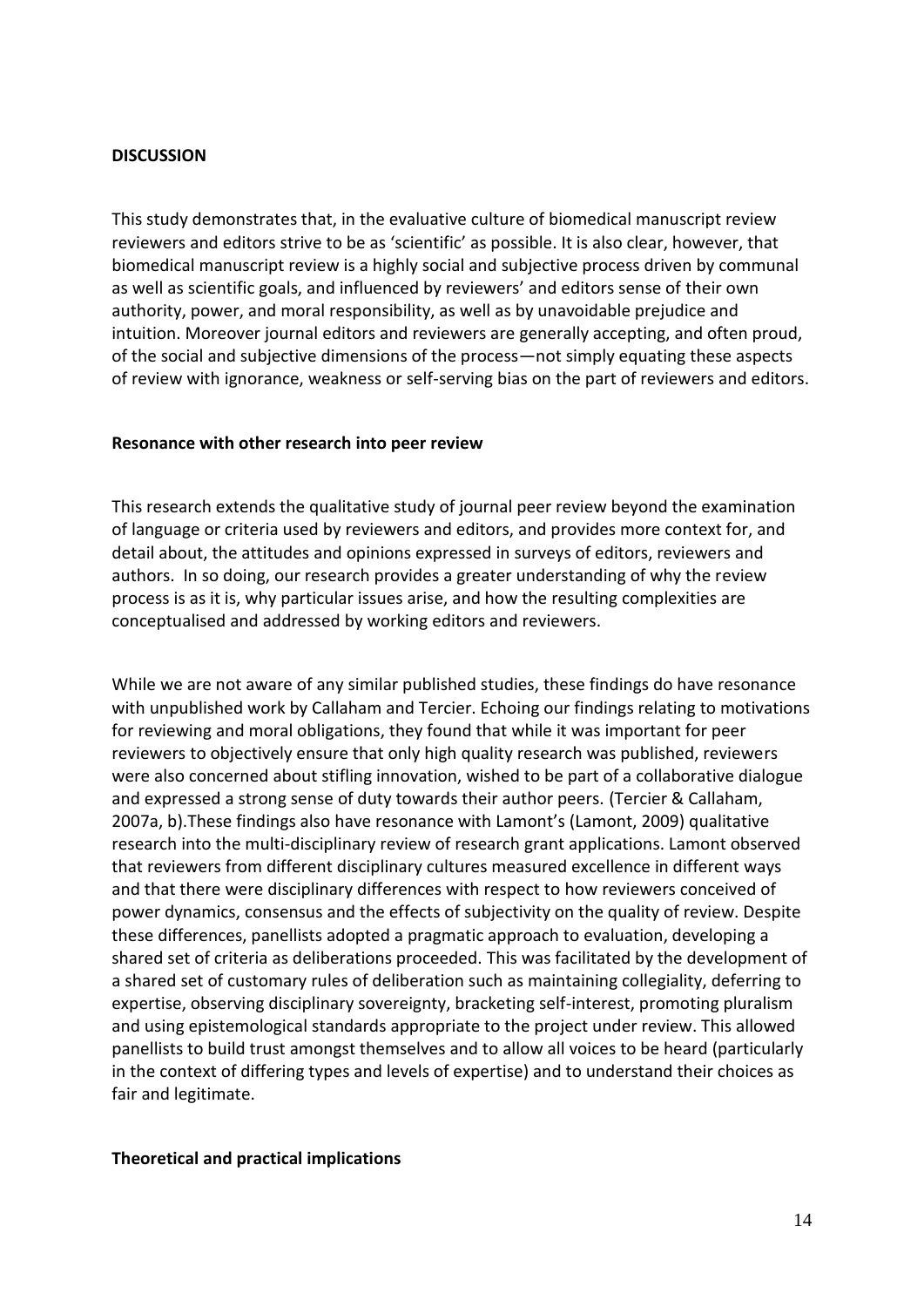## *Theoretical implications*

There are two broad ways in which these findings could be interpreted. On the one hand, our participants could be viewed as naïve in their appreciation of the social and subjective dimensions of their work. Alternatively, our participants could be viewed as sophisticated observers of, and participants in, the peer review process. This latter interpretation would be in keeping with insights from the sociology and philosophy of science which have clearly shown that scientific knowledge, method, practice, research, communication, decisionmaking, and norms are all socially constructed and deeply intersubjective [\(Richards, 1987\)](#page-22-5). Indeed, given this, it would be surprising if the process of journal peer review which is, after all, a key part of the scientific process, through which scientists develop their paradigms, define and fulfil their social norms (particularly those of self-regulation and organised scepticism) and establish their professional and vocational identities, was not social and subjective.

## *Practical implications*

There are several possible practical implications of these findings. It could be argued, for example, that efforts should continue to mitigate or eliminate the non-'scientific' dimensions of manuscript review. Alternatively, it could be argued that this is an impossible feat, and that the social and subjective dimensions of the process are such an impediment to objectivity that the process should be abandoned altogether and perhaps replaced entirely with post-publication criticism. Alternatively, the argument could be made that one should look beyond the stated objectives of review and appreciate the other roles it plays in, for example, the legitimation of disciplines and in the construction of disciplinary identities [\(Tercier & Callaham, 2007b\)](#page-22-4). We would argue for a different approach: one that not only acknowledges, but actually embraces the social and subjective dimensions of manuscript review. We would argue for this approach, not only because these dimensions of human relationships and personal judgments are unavoidable, but also because they are valued by those involved in the manuscript review process and because their presence is likely to enrich and improve the quality of the review process, rather than simply threaten it. The main danger, we would argue, lies not in the social and subjective aspects of review *per se*, but rather in the fact that they are generally discouraged and, with the exception of financial conflicts of interest, largely hidden from view. In this regard, we are in agreement with Michele Lamont that review is not simply a "cognitive process corrupted by extracognitive factors" [\(Lamont, 2009\)](#page-21-12) (p157) and that trying to remove the social and subjective entirely from evaluation is doomed to failure [\(Lamont, 2009\)](#page-21-12).

#### **A dialectical approach to manuscript review**

How then might we account for both the 'scientific' and social/subjective dimensions of the review process? One way of doing so may be to apply 'dialectical thinking' given that dialectics refer to both the ontological idea that all complex psycho-social realities contain within them potentially polarised elements [\(Westphal, 2005\)](#page-22-6) and to a process of reasoning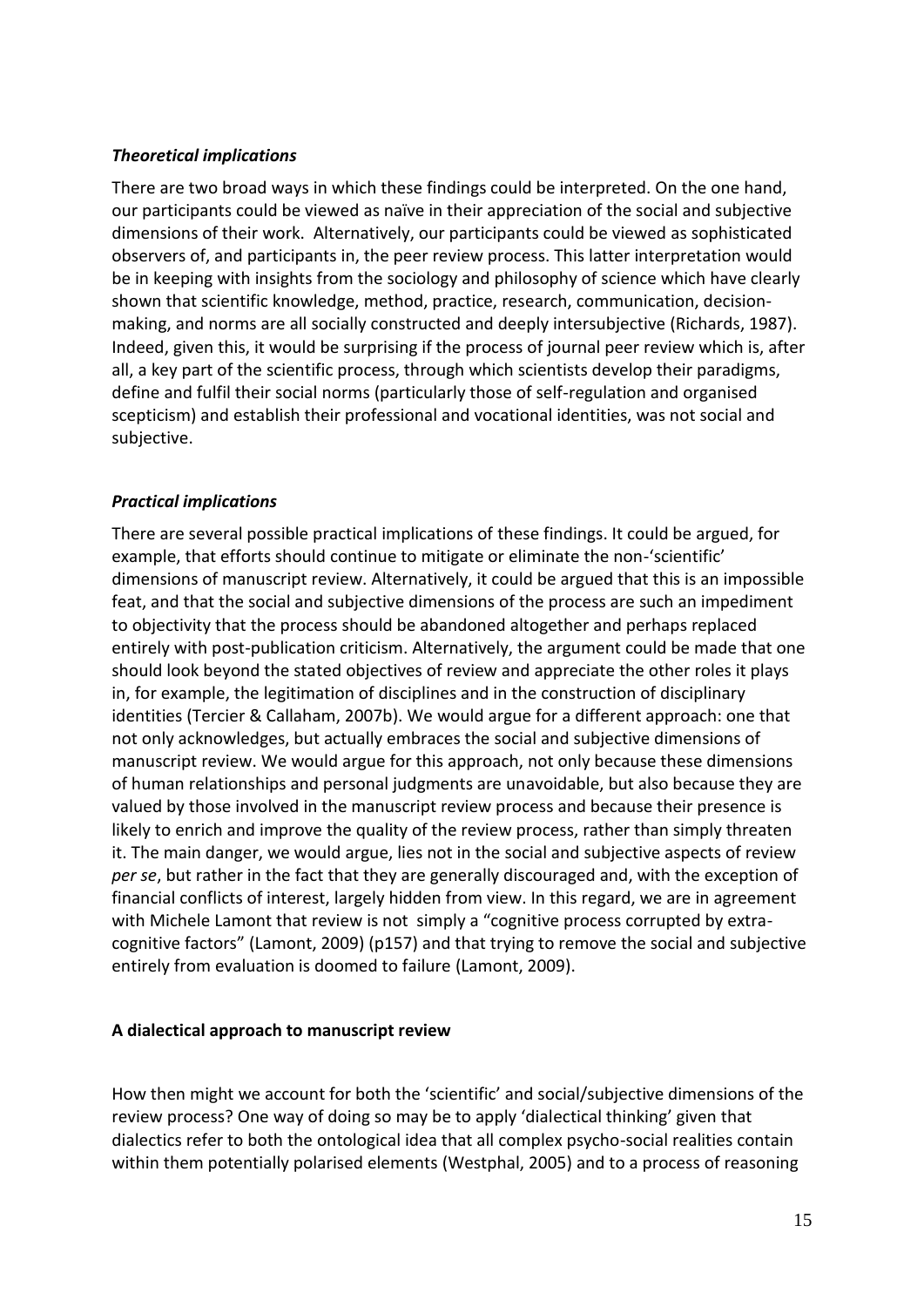about these complex realities, which overcomes both formal dualism and monistic reductionism and involves explicit thinking in terms of contradictions [\(Flak, Nordheim, &](#page-21-13)  [Munkvold, 2008\)](#page-21-13). Dialectical thinking can, in turn, be translated into a dialectical method which accounts in practice for all dimensions of complex processes such as manuscript review. (**Figure 1)**. (Dialectic in this sense needs to be distinguished from dialectic as a form of communication involving dialogue between people who hold different ideas and wish to persuade each other). Importantly, dialectical reasoning does not privilege one pole over another, and in this context entails simultaneously embracing two views of expertise and epistemic authority.

## **Please insert figure 1 here**

We believe that a dialectic approach to manuscript review could generate both conceptual and structural changes. At a conceptual level, journal editors and reviewers, could be made aware of *all* of the social and subjective dimensions of their reasoning and encouraged (or at least given permission) to reflect upon the ways in which their reasoning (or, in the case of editors, their reviewers' reasoning) might have been socially and subjectively shaped. They may therefore ask themselves the following:

1. What is my main aim (or combination of aims) in reviewing this manuscript? (e.g. quality control, dissemination of ideas or assisting the author/contributing to the discipline?)

2. What do I perceive my role (or combination of roles) to be in carrying out this review? (e.g. suggestions, recommendations or a final decision?) To whom (if anyone) might I wish to defer and why? Who should be deferring to me?

3. Is my assessment being shaped by a sense of vulnerability or dependence upon others? Is there anything (e.g. resource limitations) or anyone (e.g. a more senior author) preventing me from giving a sufficiently thorough or critical appraisal?

4. What are my major moral concerns (e.g. fairness, consistency, reciprocity)? What expectations do I have of the author/s (e.g. willingness to respond to criticism)?

5. What, if any, prejudices (positive or negative) might be shaping my assessment including, but not limited to, financial conflicts of interest? Am I taking into consideration factors such as the stated mission of the journal, or the desire to assist disadvantaged authors?

6. What was my immediate, 'intuitive' or emotional reaction to the manuscript and how (if at all) was this altered by subsequent reflection?

Of course not all editors and reviewers would wish to answer such questions and not all editors would be interested in their reviewers' answers (perhaps preferring reviewers to reflect privately and produce a standard review), and care would need to be taken when transmitting this information to authors.

In the longer term, more radical structural changes to the review process might include: 1) efforts to tap into reviewers' desire to contribute to their communities and to reduce the sense of coercion experienced by some reviewers (e.g. by making manuscript review a more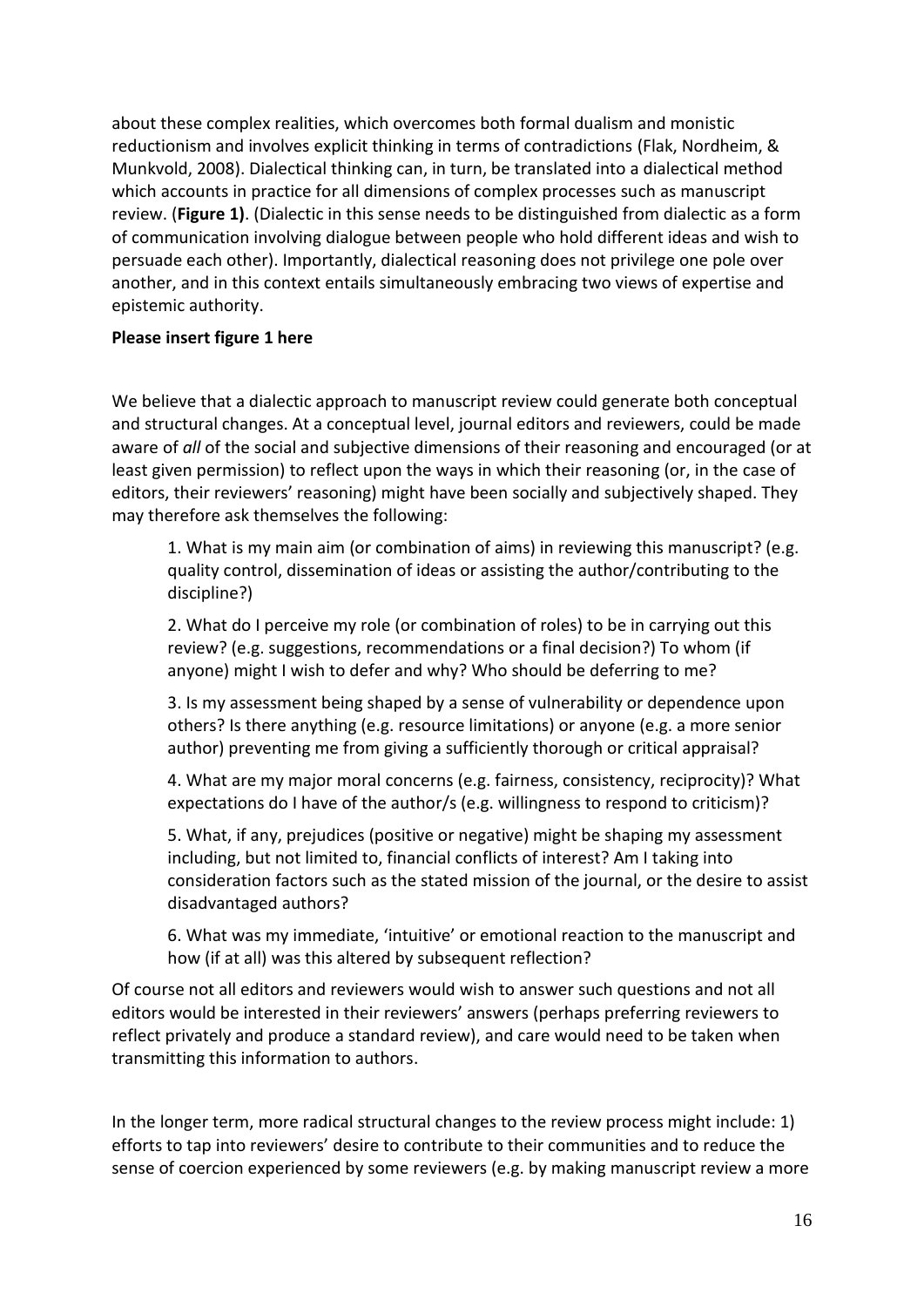genuinely rewarded component of academic life); 2) attempts to address *all* of the potentially distorting power imbalances in the review process, rather than focusing solely on outright abuses of power on the part of reviewers and editors (e.g. finding ways to make editors less dependent upon their reviewers and submitting authors and on the resources of their journals); and 3) strategies to tap into the moral inclinations of editors and reviewers which, interestingly, appear to stem not from formal editorial rules and regulations (which were hardly mentioned at all by our participants) but rather from spontaneous intersubjective engagement.

Superficially, these recommendations do not look particularly different to those already suggested by people wishing to change and improve manuscript review. The difference lies in the epistemic rationale behind these changes and the attitude taken towards their implementation. Whereas others have suggested these strategies as a way of making the review process more 'scientific', we see them as ways of (also) embracing the social and subjective dimensions of the process. To take the question of reviewer anonymisation as an example, it is frequently argued that the manuscript review process should be opened up so as to make reviewers visible and contain their undesirable conflicts of interest and biases. According to this line of reasoning, manuscript review is rife with abuses of power and it is argued that, rather than promoting integrity, allowing reviewers to act "under the cloak of anonymity" insulates reviewers from accountability, leading to laziness, irresponsibility, failure to suppress whims and self-interests, and even to outright abuses of power [\(Godlee,](#page-21-14)  [2002\)](#page-21-14). Similar arguments are made for efforts to standardise practices across journals or even automate the process entirely**,** for providing reviewers with more training in scientific appraisal, and for having reviewers declare conflicts of interest, all of which are justified on the grounds that manuscript review needs to be a less biased and idiosyncratic (i.e. a more 'scientific' and less social/subjective) process. While we are not against any of these strategies, we would argue that they need to be viewed not only as ways of exposing and taming the non-'scientific' dimensions of the process, but also as ways of facilitating its social and subjective dimensions. To return to the issue of anonymisation, for example, we would argue that, if manuscript review is to be 'opened up' (i.e. made more 'dialectic' in the communicative sense) this should be aimed not only at making biases and conflicts of interest more visible and abuses of power less likely, but also at facilitating relationships among reviewers, editors and authors which might, in turn, encourage participation in the review process and strengthen moral engagement between reviewers, editors and authors.

#### **Limitations and future directions**

This overview of the social and subjective dimensions of manuscript review provides a solid starting point for further research into the workings of the journal peer review process. It would be important to explore further the extent to which these findings are predictive and generalisable (including to other forms of peer review such as the review of clinical trial protocols, ethics review and the review of applications for academic promotion). As Lamont has observed, academic excellence is produced and defined by many actors in many sites and there are likely to be differences between uni-disciplinary and multi-disciplinary groups of reviewers, and between reviews carried out in private and those carried out by face-to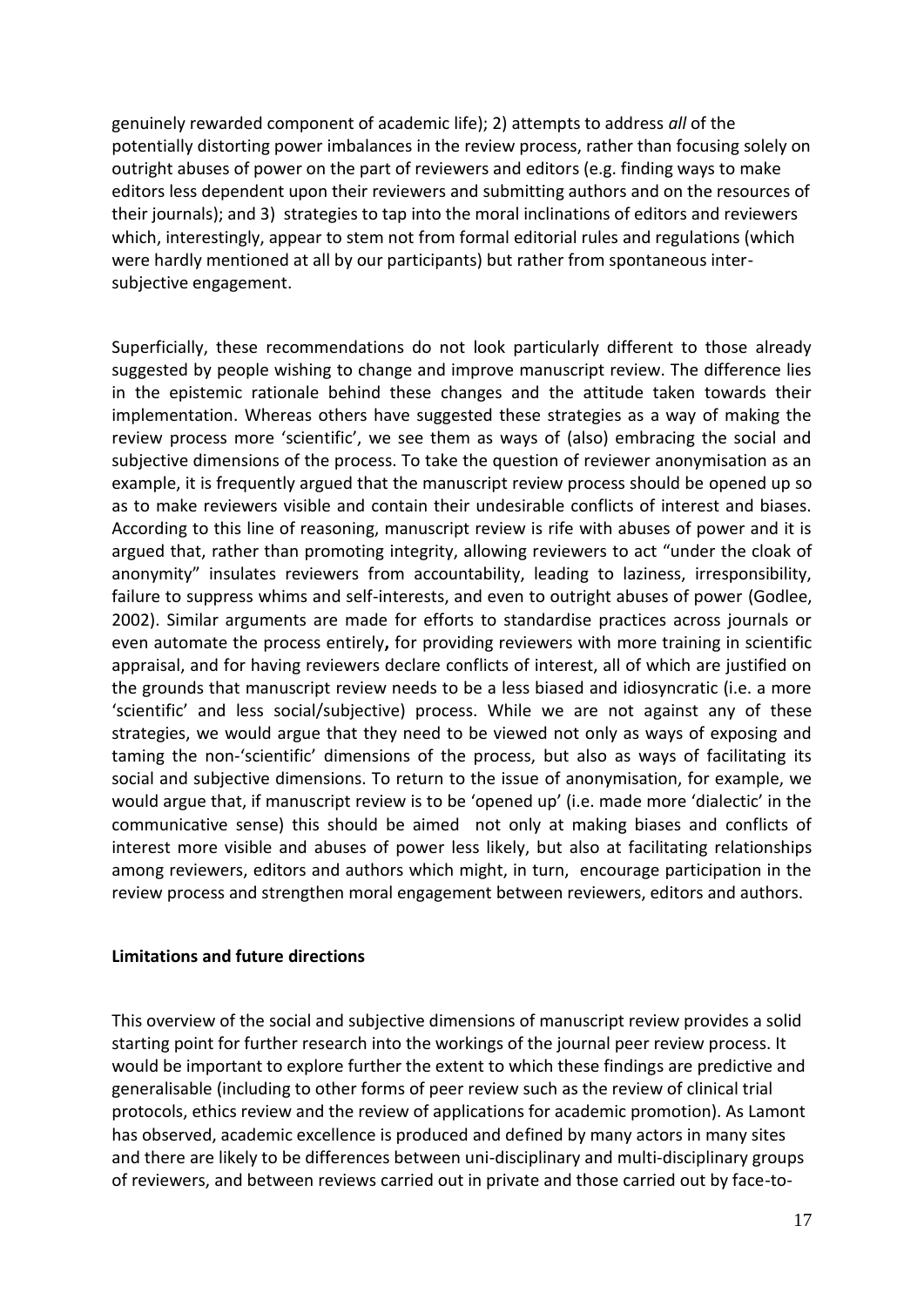face review panels [\(Lamont, 2009\)](#page-21-12). A number of threads identified in this research seem particularly worthy of further empirical examination, including the 'intuitive' aspect of manuscript review and the ways in which the many moral and epistemic challenges of manuscript review are negotiated. It would also be important to conduct a larger study to enable the identification of differences between, for example, senior and junior reviewers and editors, reviewers and editors of different kinds of journals, and reviewers who have and have not also acted as editors (and vice versa). While our aim in this research was to produce a general typology with heuristic value, it is possible that some points in our analysis will prove to be more salient to some groups than to others, and that some points will be made more emphatically and authoritatively by some groups than by others.

Ultimately it would also be important to assess whether the suggestions in this paper actually improve the quality of manuscript review: that is, the capacity of review to consistently ensure the quality of the research record and promote the dissemination of important and innovative ideas. We are cautiously optimistic that, embracing the legitimacy of the system *as it is* will both motivate participants and help them to define acceptable behaviour, thus having a positive impacton the review process. If, however, there continues to be no evidence of the effectiveness of manuscript review despite ongoing efforts to understand and improve the process, then it would be necessary to seriously question the place in academic life of *any* kind of peer review including, but not limited to, prepublication manuscript review.

#### **Conclusion**

This research has generated a detailed description of the scientific, social and subjective dimensions of the biomedical manuscript review from the point of view of those involved. This, in turn, provided the basis for a dialectical account of manuscript review that captures and gives equal value to both its 'scientific' and social/subjective dimensions. While further research is necessary in order to establish the impact of the strategies outlined here, we suggest that until the inevitability and value of social and subjective aspects of manuscript review are fully acknowledged, we will severely limit our range of possible responses, and efforts to inform or improve the manuscript review process will make little progress.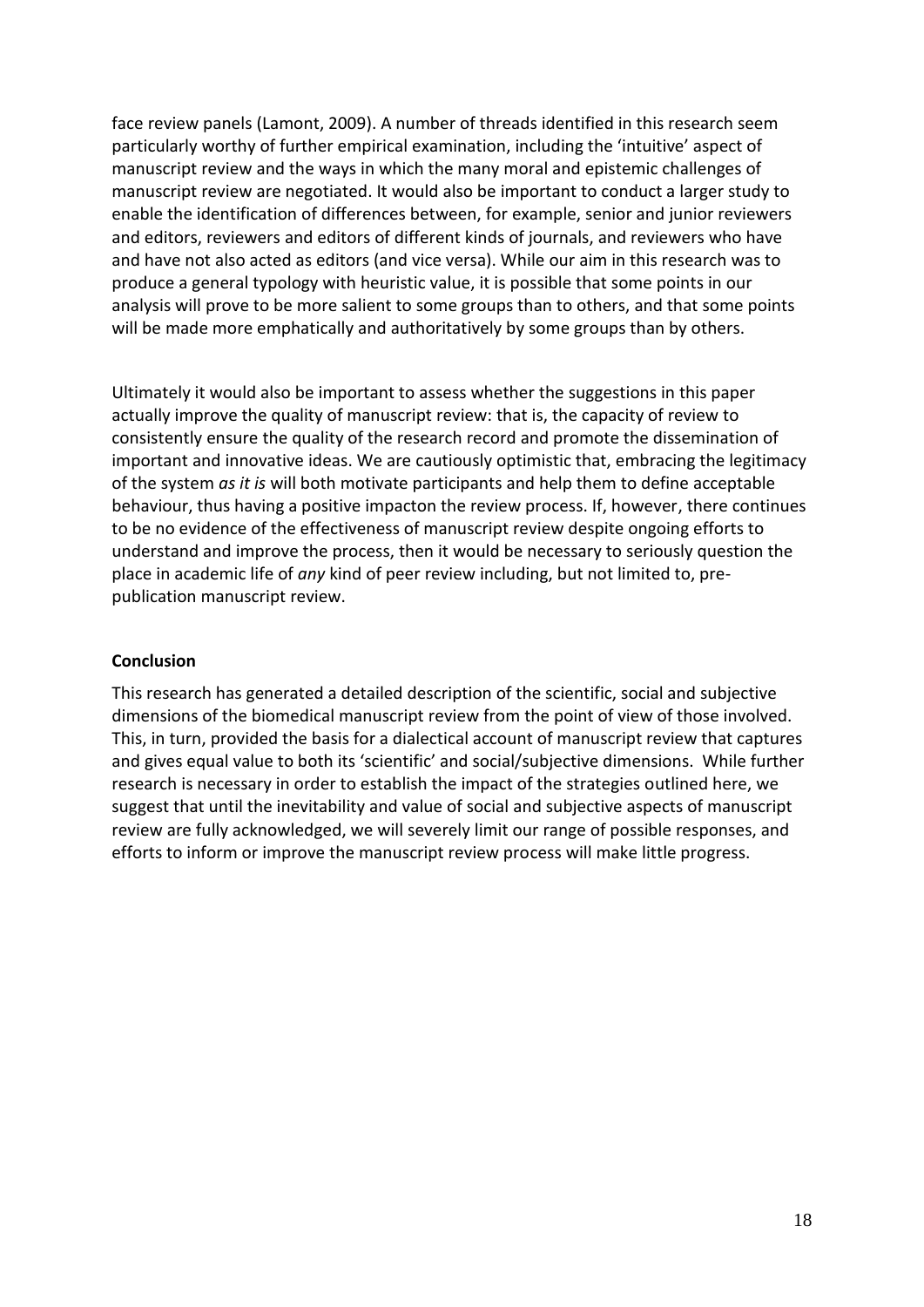

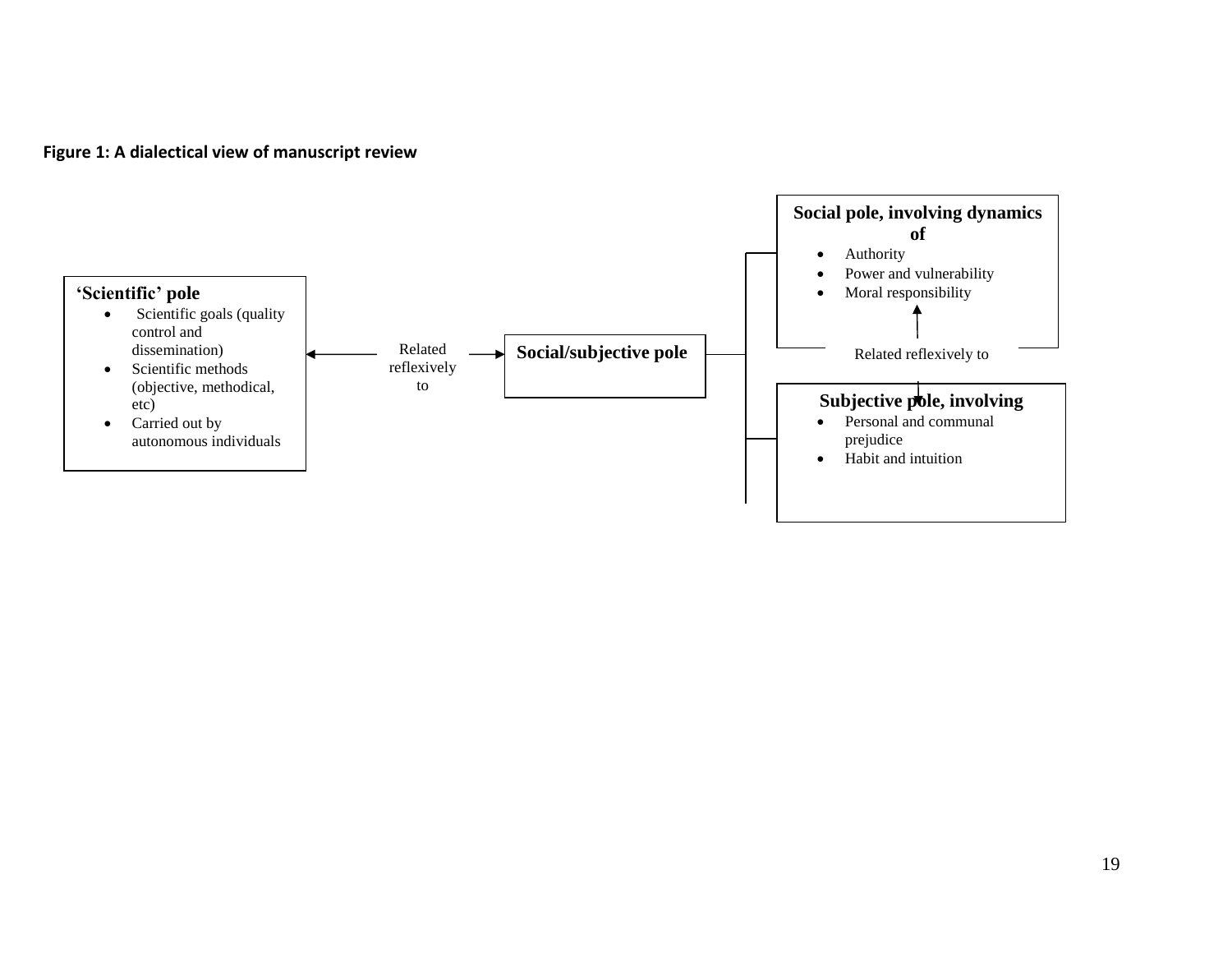American Medical Association. American Medical Association.

- Atkinson, D. (1999). Scientific discourse in sociohistorical context: the Philosophical Transactions of the Royal Society of London, 1675-1975. Mahwah, New Jersey: Lawrence Erlbaum Associates.
- <span id="page-21-7"></span><span id="page-21-5"></span>Bingham, C. (2003). Peer review on the internet: are there faster, fairer, more effective methods of peer review? In F. Godlee & T. Jefferson (Eds.), Peer review in health sciences pp. 277-296). London: BMJ Books.
- <span id="page-21-4"></span>Charmaz, K. (2006). Constructing grounded theory: a practical guide through qualitative analysis. London: Sage.
- <span id="page-21-11"></span>Day, F. C., Schriger, D. L., Todd, C., & Wears, R. L. (2002). The use of dedicated methodology and statistical reviewers for peer review: a content analysis of comments to authors made by methodology and regular reviewers. *Annals of Emergency Medicine,* 40(3), 329-333.
- <span id="page-21-9"></span>Flak, L., Nordheim, S., & Munkvold, B. (2008). Analyzing stakeholder diversity in G2G efforts: combining descriptive stakeholder theory and dialectic process theory. *E-Service Journal,* 6(2), 3-23.
- <span id="page-21-13"></span>Freda, M., & Kearney, M. (2005). Ethical issues faced by nursing editors. *Western Journal of Nursing Research,* 27(4), 487-499.
- <span id="page-21-6"></span>Godlee, F. (2002). Making reviewers visible: openness, accountability, and credit. *JAMA,*  287(21), 2762-2765.
- Godlee, F., & Jefferson, T. (2003). Peer review in health sciences. London: BMJ Books.
- <span id="page-21-14"></span>Gosden, H. (2002). Thematic content in peer reviews of scientific papers. Seminários de Linguística, 5.
- <span id="page-21-8"></span><span id="page-21-2"></span>Jefferson, T., Rudin, M., Brodney Folse, S., & Davidoff, F. (2007). Editorial peer review for improving the quality of reports of biomedical studies. *Cochrane Database of Systematic Reviews*(2), MR000016.
- <span id="page-21-0"></span>Lamont, M. (2009). How professors think: inside the curious world of academic judgment. Cambridge: Harvard University Press.
- <span id="page-21-12"></span>McLellan, F., & Riis, P. (2003). Ethical conduct for reviewers of grant applications and manuscripts. In F. Godlee & T. Jefferson (Eds.), Peer review in health sciences pp. 136-147). London: BMJ Books.
- <span id="page-21-3"></span>Morse, J. M. (1994). 'Emerging from the data': the cognitive processes of analysis in qualitative inquiry. In J. M. Morse (Ed.), Critical issues in qualitative research methods pp. 23-42). Thousand Oaks: Sage.
- <span id="page-21-10"></span><span id="page-21-1"></span>Overbeke, J., & Wager, E. (2003). The state of the evidence: what we know and what we don't know about journal peer review. In F. Godlee & T. Jefferson (Eds.), Peer review in health sciences pp. 1-13). London: BMJ Books.